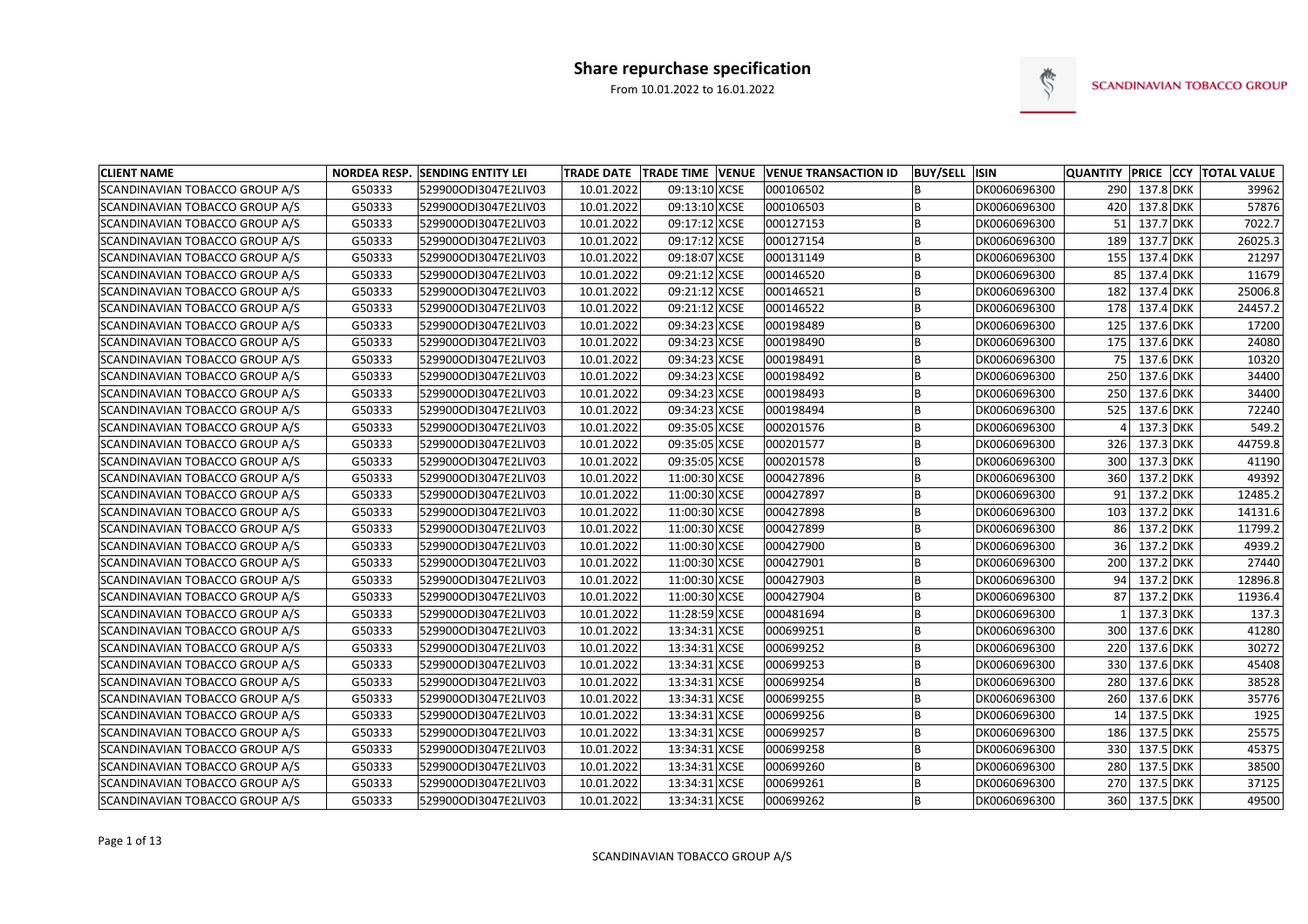

| <b>CLIENT NAME</b>             |        | <b>NORDEA RESP. SENDING ENTITY LEI</b> |            |               | TRADE DATE TRADE TIME VENUE VENUE TRANSACTION ID | <b>BUY/SELL ISIN</b> |              | <b>QUANTITY PRICE CCY</b> |               | <b>TOTAL VALUE</b> |
|--------------------------------|--------|----------------------------------------|------------|---------------|--------------------------------------------------|----------------------|--------------|---------------------------|---------------|--------------------|
| SCANDINAVIAN TOBACCO GROUP A/S | G50333 | 529900ODI3047E2LIV03                   | 10.01.2022 | 13:34:31 XCSE | 000699263                                        |                      | DK0060696300 | 210                       | $137.5$ DKK   | 28875              |
| SCANDINAVIAN TOBACCO GROUP A/S | G50333 | 529900ODI3047E2LIV03                   | 10.01.2022 | 13:34:31 XCSE | 000699264                                        |                      | DK0060696300 | 320                       | 137.5 DKK     | 44000              |
| SCANDINAVIAN TOBACCO GROUP A/S | G50333 | 529900ODI3047E2LIV03                   | 10.01.2022 | 13:34:31 XCSE | 000699265                                        |                      | DK0060696300 | 270                       | 137.5 DKK     | 37125              |
| SCANDINAVIAN TOBACCO GROUP A/S | G50333 | 529900ODI3047E2LIV03                   | 10.01.2022 | 13:34:31 XCSE | 000699266                                        |                      | DK0060696300 | 250                       | 137.5 DKK     | 34375              |
| SCANDINAVIAN TOBACCO GROUP A/S | G50333 | 529900ODI3047E2LIV03                   | 10.01.2022 | 13:35:11 XCSE | 000700509                                        |                      | DK0060696300 | 131                       | 137.4 DKK     | 17999.4            |
| SCANDINAVIAN TOBACCO GROUP A/S | G50333 | 529900ODI3047E2LIV03                   | 10.01.2022 | 13:35:11 XCSE | 000700510                                        |                      | DK0060696300 | 109                       | 137.4 DKK     | 14976.6            |
| SCANDINAVIAN TOBACCO GROUP A/S | G50333 | 529900ODI3047E2LIV03                   | 10.01.2022 | 13:35:11 XCSE | 000700511                                        |                      | DK0060696300 | 320                       | 137.4 DKK     | 43968              |
| SCANDINAVIAN TOBACCO GROUP A/S | G50333 | 529900ODI3047E2LIV03                   | 10.01.2022 | 13:35:32 XCSE | 000701425                                        |                      | DK0060696300 | 210                       | $137.3$ DKK   | 28833              |
| SCANDINAVIAN TOBACCO GROUP A/S | G50333 | 529900ODI3047E2LIV03                   | 10.01.2022 | 13:35:34 XCSE | 000701509                                        |                      | DK0060696300 | 149                       | 137.3 DKK     | 20457.7            |
| SCANDINAVIAN TOBACCO GROUP A/S | G50333 | 529900ODI3047E2LIV03                   | 10.01.2022 | 13:35:34 XCSE | 000701510                                        |                      | DK0060696300 | 157                       | $137.3$ DKK   | 21556.1            |
| SCANDINAVIAN TOBACCO GROUP A/S | G50333 | 529900ODI3047E2LIV03                   | 10.01.2022 | 13:35:53 XCSE | 000702440                                        |                      | DK0060696300 | 153                       | $137.3$ DKK   | 21006.9            |
| SCANDINAVIAN TOBACCO GROUP A/S | G50333 | 529900ODI3047E2LIV03                   | 10.01.2022 | 13:35:53 XCSE | 000702441                                        |                      | DK0060696300 | 210                       | 137.3 DKK     | 28833              |
| SCANDINAVIAN TOBACCO GROUP A/S | G50333 | 529900ODI3047E2LIV03                   | 10.01.2022 | 13:35:53 XCSE | 000702442                                        |                      | DK0060696300 | 97                        | $137.3$ DKK   | 13318.1            |
| SCANDINAVIAN TOBACCO GROUP A/S | G50333 | 529900ODI3047E2LIV03                   | 10.01.2022 | 13:35:53 XCSE | 000702443                                        |                      | DK0060696300 | 263                       | 137.3 DKK     | 36109.9            |
| SCANDINAVIAN TOBACCO GROUP A/S | G50333 | 529900ODI3047E2LIV03                   | 10.01.2022 | 13:35:53 XCSE | 000702444                                        |                      | DK0060696300 | 280                       | $137.3$ DKK   | 38444              |
| SCANDINAVIAN TOBACCO GROUP A/S | G50333 | 529900ODI3047E2LIV03                   | 10.01.2022 | 13:43:57 XCSE | 000715343                                        |                      | DK0060696300 |                           | 137.2 DKK     | 137.2              |
| SCANDINAVIAN TOBACCO GROUP A/S | G50333 | 529900ODI3047E2LIV03                   | 10.01.2022 | 13:47:39 XCSE | 000721267                                        |                      | DK0060696300 | 118                       | 137.2 DKK     | 16189.6            |
| SCANDINAVIAN TOBACCO GROUP A/S | G50333 | 529900ODI3047E2LIV03                   | 10.01.2022 | 13:51:40 XCSE | 000728602                                        |                      | DK0060696300 | 94                        | 137.2 DKK     | 12896.8            |
| SCANDINAVIAN TOBACCO GROUP A/S | G50333 | 529900ODI3047E2LIV03                   | 10.01.2022 | 13:51:40 XCSE | 000728603                                        |                      | DK0060696300 |                           | 78 137.2 DKK  | 10701.6            |
| SCANDINAVIAN TOBACCO GROUP A/S | G50333 | 529900ODI3047E2LIV03                   | 10.01.2022 | 13:51:40 XCSE | 000728604                                        |                      | DK0060696300 | 14                        | $137.2$ DKK   | 1920.8             |
| SCANDINAVIAN TOBACCO GROUP A/S | G50333 | 529900ODI3047E2LIV03                   | 10.01.2022 | 13:51:40 XCSE | 000728605                                        |                      | DK0060696300 | 118                       | 137.2 DKK     | 16189.6            |
| SCANDINAVIAN TOBACCO GROUP A/S | G50333 | 529900ODI3047E2LIV03                   | 10.01.2022 | 13:51:40 XCSE | 000728606                                        |                      | DK0060696300 |                           | 137.2 DKK     | 823.2              |
| SCANDINAVIAN TOBACCO GROUP A/S | G50333 | 529900ODI3047E2LIV03                   | 10.01.2022 | 13:51:40 XCSE | 000728607                                        |                      | DK0060696300 | 124                       | $137.2$ DKK   | 17012.8            |
| SCANDINAVIAN TOBACCO GROUP A/S | G50333 | 529900ODI3047E2LIV03                   | 10.01.2022 | 13:51:40 XCSE | 000728608                                        |                      | DK0060696300 | 125                       | $137.2$ DKK   | 17150              |
| SCANDINAVIAN TOBACCO GROUP A/S | G50333 | 529900ODI3047E2LIV03                   | 10.01.2022 | 13:51:40 XCSE | 000728609                                        |                      | DK0060696300 | 65                        | 137.2 DKK     | 8918               |
| SCANDINAVIAN TOBACCO GROUP A/S | G50333 | 529900ODI3047E2LIV03                   | 10.01.2022 | 13:51:40 XCSE | 000728610                                        |                      | DK0060696300 | 750                       | 137.2 DKK     | 102900             |
| SCANDINAVIAN TOBACCO GROUP A/S | G50333 | 529900ODI3047E2LIV03                   | 10.01.2022 | 13:51:40 XCSE | 000728611                                        |                      | DK0060696300 | 270                       | 137.2 DKK     | 37044              |
| SCANDINAVIAN TOBACCO GROUP A/S | G50333 | 529900ODI3047E2LIV03                   | 10.01.2022 | 13:51:40 XCSE | 000728612                                        |                      | DK0060696300 | 300                       | $137.2$ DKK   | 41160              |
| SCANDINAVIAN TOBACCO GROUP A/S | G50333 | 529900ODI3047E2LIV03                   | 10.01.2022 | 13:51:40 XCSE | 000728613                                        |                      | DK0060696300 | 200                       | $137.2$ DKK   | 27440              |
| SCANDINAVIAN TOBACCO GROUP A/S | G50333 | 529900ODI3047E2LIV03                   | 10.01.2022 | 13:51:40 XCSE | 000728614                                        |                      | DK0060696300 |                           | 320 137.2 DKK | 43904              |
| SCANDINAVIAN TOBACCO GROUP A/S | G50333 | 529900ODI3047E2LIV03                   | 10.01.2022 | 13:51:40 XCSE | 000728615                                        | ΙB                   | DK0060696300 |                           | 280 137.2 DKK | 38416              |
| SCANDINAVIAN TOBACCO GROUP A/S | G50333 | 529900ODI3047E2LIV03                   | 10.01.2022 | 13:51:40 XCSE | 000728616                                        |                      | DK0060696300 |                           | 330 137.2 DKK | 45276              |
| SCANDINAVIAN TOBACCO GROUP A/S | G50333 | 529900ODI3047E2LIV03                   | 10.01.2022 | 13:51:40 XCSE | 000728617                                        | B                    | DK0060696300 |                           | 230 137.2 DKK | 31556              |
| SCANDINAVIAN TOBACCO GROUP A/S | G50333 | 529900ODI3047E2LIV03                   | 10.01.2022 | 13:51:40 XCSE | 000728618                                        | B                    | DK0060696300 |                           | 350 137.2 DKK | 48020              |
| SCANDINAVIAN TOBACCO GROUP A/S | G50333 | 529900ODI3047E2LIV03                   | 10.01.2022 | 14:08:28 XCSE | 000762659                                        |                      | DK0060696300 |                           | $137.2$ DKK   | 137.2              |
| SCANDINAVIAN TOBACCO GROUP A/S | G50333 | 529900ODI3047E2LIV03                   | 10.01.2022 | 14:08:28 XCSE | 000762661                                        | B                    | DK0060696300 |                           | 225 137.2 DKK | 30870              |
| SCANDINAVIAN TOBACCO GROUP A/S | G50333 | 529900ODI3047E2LIV03                   | 10.01.2022 | 14:08:28 XCSE | 000762662                                        | B                    | DK0060696300 |                           | 44 137.2 DKK  | 6036.8             |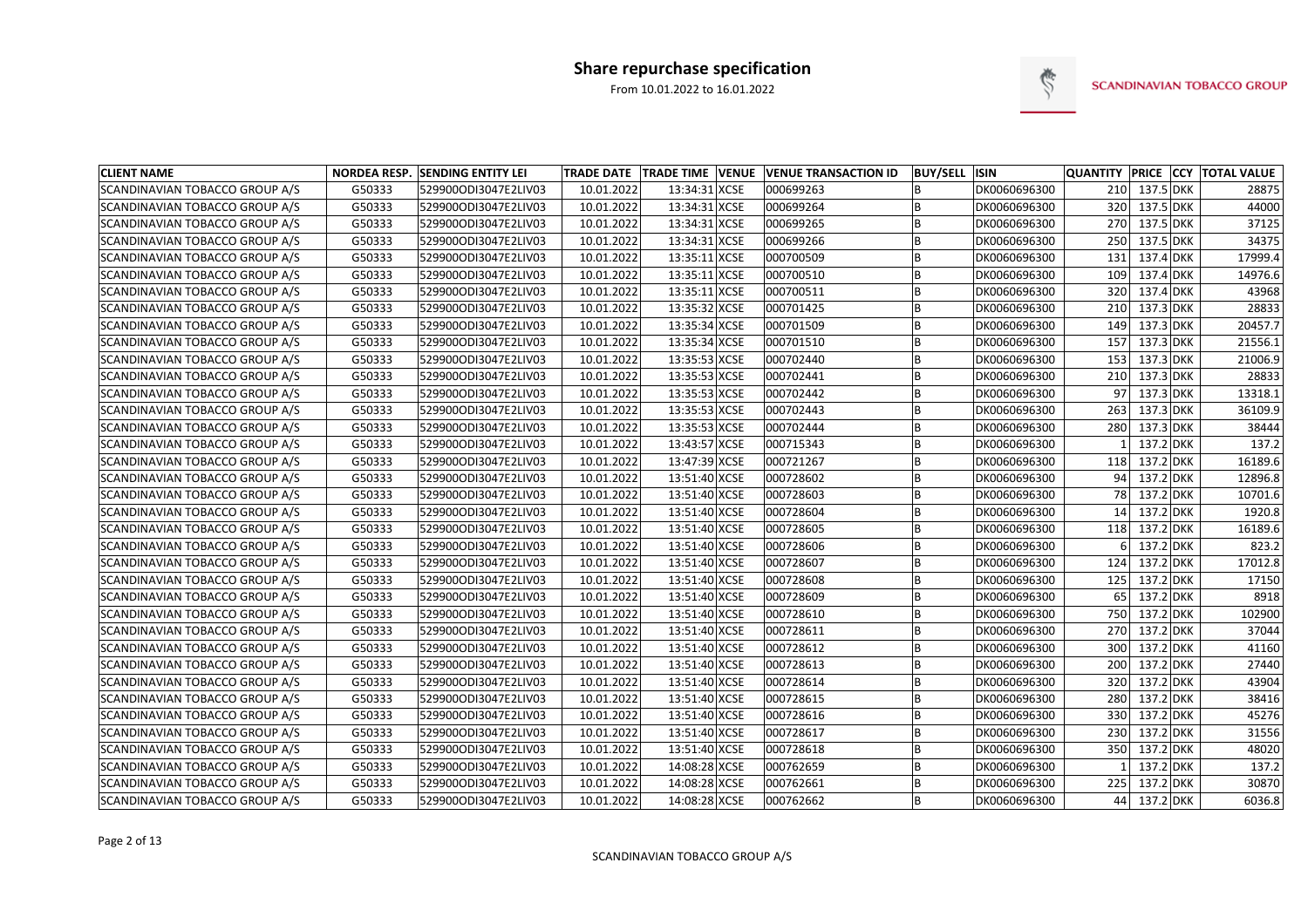

| <b>CLIENT NAME</b>             |        | <b>NORDEA RESP. SENDING ENTITY LEI</b> |            |               | TRADE DATE   TRADE TIME   VENUE   VENUE TRANSACTION ID | <b>BUY/SELL ISIN</b> |              | <b>QUANTITY PRICE CCY</b> |               |           | <b>TOTAL VALUE</b> |
|--------------------------------|--------|----------------------------------------|------------|---------------|--------------------------------------------------------|----------------------|--------------|---------------------------|---------------|-----------|--------------------|
| SCANDINAVIAN TOBACCO GROUP A/S | G50333 | 529900ODI3047E2LIV03                   | 10.01.2022 | 14:14:05 XCSE | 000772306                                              |                      | DK0060696300 | 428                       | $137.2$ DKK   |           | 58721.6            |
| SCANDINAVIAN TOBACCO GROUP A/S | G50333 | 529900ODI3047E2LIV03                   | 10.01.2022 | 15:28:27 XCSE | 000908696                                              |                      | DK0060696300 | 300                       | 137.7 DKK     |           | 41310              |
| SCANDINAVIAN TOBACCO GROUP A/S | G50333 | 529900ODI3047E2LIV03                   | 10.01.2022 | 15:28:27 XCSE | 000908697                                              |                      | DK0060696300 | 260                       | 137.7 DKK     |           | 35802              |
| SCANDINAVIAN TOBACCO GROUP A/S | G50333 | 529900ODI3047E2LIV03                   | 10.01.2022 | 15:54:22 XCSE | 000995516                                              |                      | DK0060696300 | 282                       | $138.1$ DKK   |           | 38944.2            |
| SCANDINAVIAN TOBACCO GROUP A/S | G50333 | 529900ODI3047E2LIV03                   | 10.01.2022 | 15:54:22 XCSE | 000995517                                              |                      | DK0060696300 | 78                        | $138.1$ DKK   |           | 10771.8            |
| SCANDINAVIAN TOBACCO GROUP A/S | G50333 | 529900ODI3047E2LIV03                   | 10.01.2022 | 15:54:22 XCSE | 000995518                                              |                      | DK0060696300 | 330                       | $138.1$ DKK   |           | 45573              |
| SCANDINAVIAN TOBACCO GROUP A/S | G50333 | 529900ODI3047E2LIV03                   | 10.01.2022 | 15:54:22 XCSE | 000995519                                              |                      | DK0060696300 | 240                       | $138.1$ DKK   |           | 33144              |
| SCANDINAVIAN TOBACCO GROUP A/S | G50333 | 529900ODI3047E2LIV03                   | 10.01.2022 | 15:54:27 XCSE | 000995667                                              |                      | DK0060696300 | 290                       |               | $138$ DKK | 40020              |
| SCANDINAVIAN TOBACCO GROUP A/S | G50333 | 529900ODI3047E2LIV03                   | 10.01.2022 | 15:58:20 XCSE | 001008288                                              |                      | DK0060696300 | 340                       | $137.9$ DKK   |           | 46886              |
| SCANDINAVIAN TOBACCO GROUP A/S | G50333 | 529900ODI3047E2LIV03                   | 10.01.2022 | 15:58:20 XCSE | 001008290                                              |                      | DK0060696300 | 40                        | 137.9 DKK     |           | 5516               |
| SCANDINAVIAN TOBACCO GROUP A/S | G50333 | 529900ODI3047E2LIV03                   | 10.01.2022 | 15:58:20 XCSE | 001008293                                              |                      | DK0060696300 | 180                       | $137.9$ DKK   |           | 24822              |
| SCANDINAVIAN TOBACCO GROUP A/S | G50333 | 529900ODI3047E2LIV03                   | 10.01.2022 | 16:05:28 XCSE | 001034071                                              |                      | DK0060696300 | 320                       | 137.6 DKK     |           | 44032              |
| SCANDINAVIAN TOBACCO GROUP A/S | G50333 | 529900ODI3047E2LIV03                   | 10.01.2022 | 16:05:28 XCSE | 001034073                                              |                      | DK0060696300 | 232                       | 137.6 DKK     |           | 31923.2            |
| SCANDINAVIAN TOBACCO GROUP A/S | G50333 | 529900ODI3047E2LIV03                   | 10.01.2022 | 16:05:28 XCSE | 001034074                                              |                      | DK0060696300 | 88                        | 137.6 DKK     |           | 12108.8            |
| SCANDINAVIAN TOBACCO GROUP A/S | G50333 | 529900ODI3047E2LIV03                   | 10.01.2022 | 16:13:51 XCSE | 001061941                                              |                      | DK0060696300 | 68                        | $137.6$ DKK   |           | 9356.8             |
| SCANDINAVIAN TOBACCO GROUP A/S | G50333 | 529900ODI3047E2LIV03                   | 10.01.2022 | 16:13:51 XCSE | 001061942                                              |                      | DK0060696300 | 222                       | 137.6 DKK     |           | 30547.2            |
| SCANDINAVIAN TOBACCO GROUP A/S | G50333 | 529900ODI3047E2LIV03                   | 10.01.2022 | 16:13:51 XCSE | 001061943                                              |                      | DK0060696300 | 270                       | 137.6 DKK     |           | 37152              |
| SCANDINAVIAN TOBACCO GROUP A/S | G50333 | 529900ODI3047E2LIV03                   | 10.01.2022 | 16:13:58 XCSE | 001062454                                              |                      | DK0060696300 | 240                       | 137.5 DKK     |           | 33000              |
| SCANDINAVIAN TOBACCO GROUP A/S | G50333 | 529900ODI3047E2LIV03                   | 10.01.2022 | 16:13:58 XCSE | 001062455                                              |                      | DK0060696300 | 370                       | 137.5 DKK     |           | 50875              |
| SCANDINAVIAN TOBACCO GROUP A/S | G50333 | 529900ODI3047E2LIV03                   | 10.01.2022 | 16:13:58 XCSE | 001062456                                              |                      | DK0060696300 | 200                       | 137.5 DKK     |           | 27500              |
| SCANDINAVIAN TOBACCO GROUP A/S | G50333 | 529900ODI3047E2LIV03                   | 10.01.2022 | 16:13:58 XCSE | 001062457                                              |                      | DK0060696300 | 340                       | 137.5 DKK     |           | 46750              |
| SCANDINAVIAN TOBACCO GROUP A/S | G50333 | 529900ODI3047E2LIV03                   | 10.01.2022 | 16:22:02 XCSE | 001090774                                              |                      | DK0060696300 | 230                       | $137.4$ DKK   |           | 31602              |
| SCANDINAVIAN TOBACCO GROUP A/S | G50333 | 529900ODI3047E2LIV03                   | 10.01.2022 | 16:22:02 XCSE | 001090775                                              |                      | DK0060696300 | 130                       | 137.4 DKK     |           | 17862              |
| SCANDINAVIAN TOBACCO GROUP A/S | G50333 | 529900ODI3047E2LIV03                   | 10.01.2022 | 16:22:02 XCSE | 001090776                                              |                      | DK0060696300 | 139                       | 137.4 DKK     |           | 19098.6            |
| SCANDINAVIAN TOBACCO GROUP A/S | G50333 | 529900ODI3047E2LIV03                   | 10.01.2022 | 16:22:02 XCSE | 001090777                                              |                      | DK0060696300 | 151                       | 137.4 DKK     |           | 20747.4            |
| SCANDINAVIAN TOBACCO GROUP A/S | G50333 | 529900ODI3047E2LIV03                   | 10.01.2022 | 16:22:02 XCSE | 001090780                                              |                      | DK0060696300 | 310                       | 137.4 DKK     |           | 42594              |
| SCANDINAVIAN TOBACCO GROUP A/S | G50333 | 529900ODI3047E2LIV03                   | 10.01.2022 | 16:22:02 XCSE | 001090782                                              |                      | DK0060696300 | 220                       | 137.4 DKK     |           | 30228              |
| SCANDINAVIAN TOBACCO GROUP A/S | G50333 | 529900ODI3047E2LIV03                   | 10.01.2022 | 16:36:11 XCSE | 001135252                                              |                      | DK0060696300 | 42                        | $137.3$ DKK   |           | 5766.6             |
| SCANDINAVIAN TOBACCO GROUP A/S | G50333 | 529900ODI3047E2LIV03                   | 10.01.2022 | 16:36:11 XCSE | 001135253                                              |                      | DK0060696300 | 125                       | $137.3$ DKK   |           | 17162.5            |
| SCANDINAVIAN TOBACCO GROUP A/S | G50333 | 529900ODI3047E2LIV03                   | 10.01.2022 | 16:36:11 XCSE | 001135254                                              |                      | DK0060696300 |                           | 125 137.3 DKK |           | 17162.5            |
| SCANDINAVIAN TOBACCO GROUP A/S | G50333 | 529900ODI3047E2LIV03                   | 10.01.2022 | 16:36:11 XCSE | 001135264                                              | ΙB                   | DK0060696300 |                           | 48 137.3 DKK  |           | 6590.4             |
| SCANDINAVIAN TOBACCO GROUP A/S | G50333 | 529900ODI3047E2LIV03                   | 10.01.2022 | 16:36:11 XCSE | 001135267                                              |                      | DK0060696300 |                           | 50 137.3 DKK  |           | 6865               |
| SCANDINAVIAN TOBACCO GROUP A/S | G50333 | 529900ODI3047E2LIV03                   | 10.01.2022 | 16:47:05 XCSE | 001171278                                              | B                    | DK0060696300 |                           | 200 137.4 DKK |           | 27480              |
| SCANDINAVIAN TOBACCO GROUP A/S | G50333 | 529900ODI3047E2LIV03                   | 10.01.2022 | 16:47:05 XCSE | 001171279                                              | B                    | DK0060696300 |                           | 230 137.4 DKK |           | 31602              |
| SCANDINAVIAN TOBACCO GROUP A/S | G50333 | 529900ODI3047E2LIV03                   | 11.01.2022 | 09:12:24 XCSE | 000102871                                              |                      | DK0060696300 |                           | 290 137.9 DKK |           | 39991              |
| SCANDINAVIAN TOBACCO GROUP A/S | G50333 | 529900ODI3047E2LIV03                   | 11.01.2022 | 09:12:24 XCSE | 000102872                                              | B                    | DK0060696300 |                           | 40 137.9 DKK  |           | 5516               |
| SCANDINAVIAN TOBACCO GROUP A/S | G50333 | 529900ODI3047E2LIV03                   | 11.01.2022 | 09:12:24 XCSE | 000102873                                              | B                    | DK0060696300 |                           | 380 137.9 DKK |           | 52402              |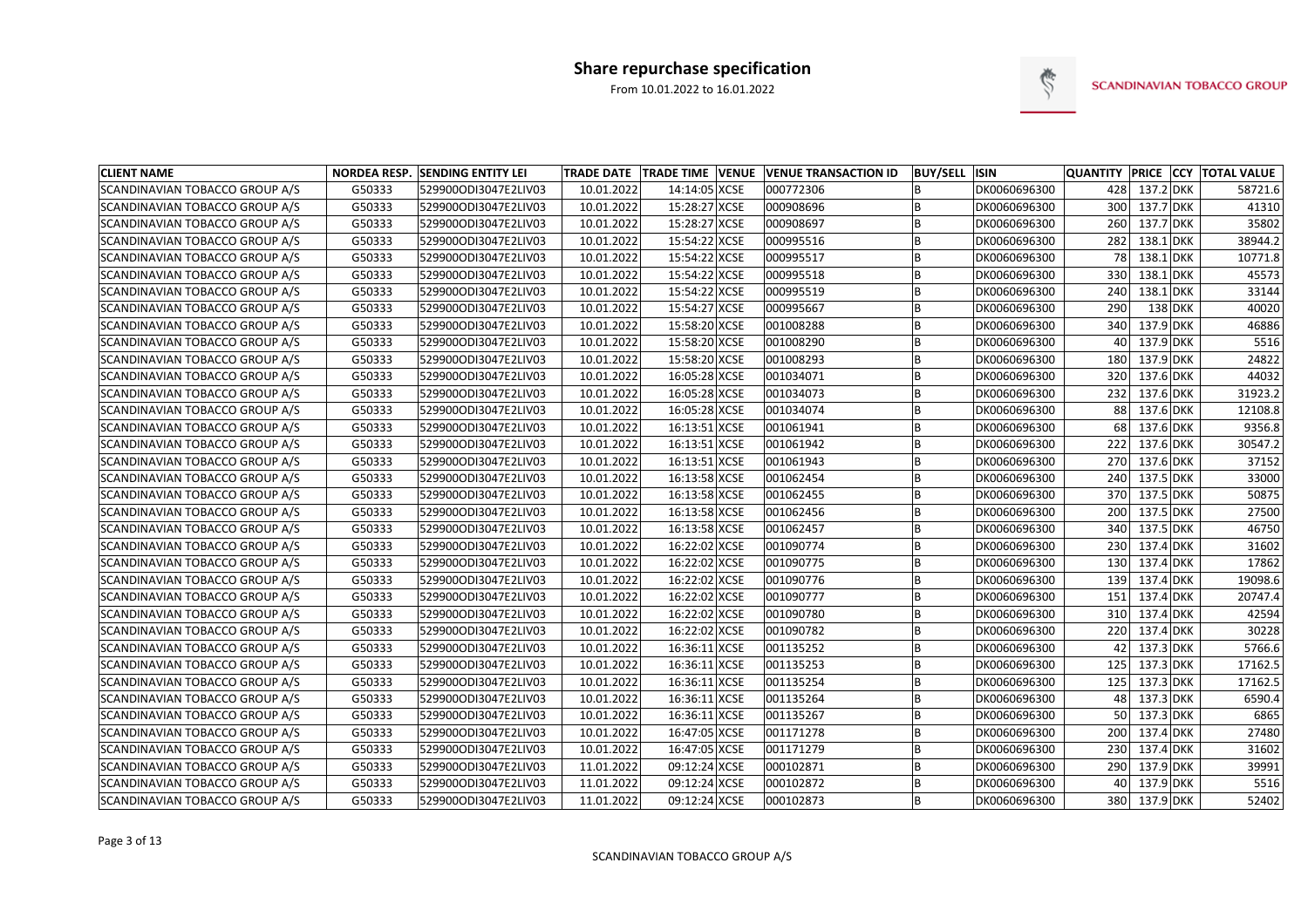

| <b>CLIENT NAME</b>             |        | NORDEA RESP. SENDING ENTITY LEI |            |               | TRADE DATE   TRADE TIME   VENUE   VENUE TRANSACTION ID | <b>BUY/SELL ISIN</b> |              |     |             |           | <b>QUANTITY PRICE CCY TOTAL VALUE</b> |
|--------------------------------|--------|---------------------------------|------------|---------------|--------------------------------------------------------|----------------------|--------------|-----|-------------|-----------|---------------------------------------|
| SCANDINAVIAN TOBACCO GROUP A/S | G50333 | 529900ODI3047E2LIV03            | 11.01.2022 | 09:25:09 XCSE | 000153992                                              |                      | DK0060696300 | 185 | $138.2$ DKK |           | 25567                                 |
| SCANDINAVIAN TOBACCO GROUP A/S | G50333 | 529900ODI3047E2LIV03            | 11.01.2022 | 09:25:09 XCSE | 000153993                                              |                      | DK0060696300 | 145 | $138.2$ DKK |           | 20039                                 |
| SCANDINAVIAN TOBACCO GROUP A/S | G50333 | 529900ODI3047E2LIV03            | 11.01.2022 | 09:30:07 XCSE | 000169706                                              | B                    | DK0060696300 | 125 | $138.1$ DKK |           | 17262.5                               |
| SCANDINAVIAN TOBACCO GROUP A/S | G50333 | 529900ODI3047E2LIV03            | 11.01.2022 | 09:30:07 XCSE | 000169707                                              | ΙB                   | DK0060696300 | 175 | $138.1$ DKK |           | 24167.5                               |
| SCANDINAVIAN TOBACCO GROUP A/S | G50333 | 529900ODI3047E2LIV03            | 11.01.2022 | 09:42:48 XCSE | 000211258                                              | ΙB                   | DK0060696300 | 168 | $138.1$ DKK |           | 23200.8                               |
| SCANDINAVIAN TOBACCO GROUP A/S | G50333 | 529900ODI3047E2LIV03            | 11.01.2022 | 10:09:20 XCSE | 000281720                                              | B                    | DK0060696300 | 175 | 139.2 DKK   |           | 24360                                 |
| SCANDINAVIAN TOBACCO GROUP A/S | G50333 | 529900ODI3047E2LIV03            | 11.01.2022 | 10:09:20 XCSE | 000281721                                              | ΙB                   | DK0060696300 | 45  | $139.2$ DKK |           | 6264                                  |
| SCANDINAVIAN TOBACCO GROUP A/S | G50333 | 529900ODI3047E2LIV03            | 11.01.2022 | 10:26:34 XCSE | 000317416                                              | ΙB                   | DK0060696300 | 222 | $139.2$ DKK |           | 30902.4                               |
| SCANDINAVIAN TOBACCO GROUP A/S | G50333 | 529900ODI3047E2LIV03            | 11.01.2022 | 10:27:32 XCSE | 000319150                                              |                      | DK0060696300 | 58  | 139.2 DKK   |           | 8073.6                                |
| SCANDINAVIAN TOBACCO GROUP A/S | G50333 | 529900ODI3047E2LIV03            | 11.01.2022 | 10:27:32 XCSE | 000319151                                              | ΙB                   | DK0060696300 | 240 | $139.2$ DKK |           | 33408                                 |
| SCANDINAVIAN TOBACCO GROUP A/S | G50333 | 529900ODI3047E2LIV03            | 11.01.2022 | 10:41:35 XCSE | 000348907                                              | ΙB                   | DK0060696300 | 500 | 139.4 DKK   |           | 69700                                 |
| SCANDINAVIAN TOBACCO GROUP A/S | G50333 | 529900ODI3047E2LIV03            | 11.01.2022 | 10:42:09 XCSE | 000349793                                              |                      | DK0060696300 | 250 | $139.2$ DKK |           | 34800                                 |
| SCANDINAVIAN TOBACCO GROUP A/S | G50333 | 529900ODI3047E2LIV03            | 11.01.2022 | 10:52:35 XCSE | 000370870                                              | B                    | DK0060696300 | 200 | 139.4 DKK   |           | 27880                                 |
| SCANDINAVIAN TOBACCO GROUP A/S | G50333 | 529900ODI3047E2LIV03            | 11.01.2022 | 10:52:35 XCSE | 000370871                                              | ΙB                   | DK0060696300 | 120 | 139.4 DKK   |           | 16728                                 |
| SCANDINAVIAN TOBACCO GROUP A/S | G50333 | 529900ODI3047E2LIV03            | 11.01.2022 | 10:55:09 XCSE | 000377158                                              | ΙB                   | DK0060696300 | 300 | 139.2 DKK   |           | 41760                                 |
| SCANDINAVIAN TOBACCO GROUP A/S | G50333 | 529900ODI3047E2LIV03            | 11.01.2022 | 10:55:09 XCSE | 000377159                                              | ΙB                   | DK0060696300 | 320 | 139.2 DKK   |           | 44544                                 |
| SCANDINAVIAN TOBACCO GROUP A/S | G50333 | 529900ODI3047E2LIV03            | 11.01.2022 | 10:55:09 XCSE | 000377167                                              | B                    | DK0060696300 | 380 |             | 139 DKK   | 52820                                 |
| SCANDINAVIAN TOBACCO GROUP A/S | G50333 | 529900ODI3047E2LIV03            | 11.01.2022 | 10:55:09 XCSE | 000377168                                              | ΙB                   | DK0060696300 | 260 |             | 139 DKK   | 36140                                 |
| SCANDINAVIAN TOBACCO GROUP A/S | G50333 | 529900ODI3047E2LIV03            | 11.01.2022 | 10:56:15 XCSE | 000379070                                              | B                    | DK0060696300 | 230 | 138.9 DKK   |           | 31947                                 |
| SCANDINAVIAN TOBACCO GROUP A/S | G50333 | 529900ODI3047E2LIV03            | 11.01.2022 | 11:29:52 XCSE | 000442147                                              | ΙB                   | DK0060696300 | 57  |             | 139 DKK   | 7923                                  |
| SCANDINAVIAN TOBACCO GROUP A/S | G50333 | 529900ODI3047E2LIV03            | 11.01.2022 | 11:29:52 XCSE | 000442148                                              | ΙB                   | DK0060696300 | 153 |             | 139 DKK   | 21267                                 |
| SCANDINAVIAN TOBACCO GROUP A/S | G50333 | 529900ODI3047E2LIV03            | 11.01.2022 | 11:29:52 XCSE | 000442151                                              | ΙB                   | DK0060696300 | 430 |             | 139 DKK   | 59770                                 |
| SCANDINAVIAN TOBACCO GROUP A/S | G50333 | 529900ODI3047E2LIV03            | 11.01.2022 | 11:29:52 XCSE | 000442152                                              |                      | DK0060696300 | 280 |             | $139$ DKK | 38920                                 |
| SCANDINAVIAN TOBACCO GROUP A/S | G50333 | 529900ODI3047E2LIV03            | 11.01.2022 | 11:29:52 XCSE | 000442153                                              | B                    | DK0060696300 | 250 |             | 139 DKK   | 34750                                 |
| SCANDINAVIAN TOBACCO GROUP A/S | G50333 | 529900ODI3047E2LIV03            | 11.01.2022 | 11:29:52 XCSE | 000442154                                              | ΙB                   | DK0060696300 | 320 |             | 139 DKK   | 44480                                 |
| SCANDINAVIAN TOBACCO GROUP A/S | G50333 | 529900ODI3047E2LIV03            | 11.01.2022 | 13:04:02 XCSE | 000579675                                              | ΙB                   | DK0060696300 | 75  | 139.4 DKK   |           | 10455                                 |
| SCANDINAVIAN TOBACCO GROUP A/S | G50333 | 529900ODI3047E2LIV03            | 11.01.2022 | 13:05:03 XCSE | 000580951                                              | ΙB                   | DK0060696300 | 64  | 139.4 DKK   |           | 8921.6                                |
| SCANDINAVIAN TOBACCO GROUP A/S | G50333 | 529900ODI3047E2LIV03            | 11.01.2022 | 13:05:03 XCSE | 000580952                                              | ΙB                   | DK0060696300 | 161 | $139.4$ DKK |           | 22443.4                               |
| SCANDINAVIAN TOBACCO GROUP A/S | G50333 | 529900ODI3047E2LIV03            | 11.01.2022 | 13:05:03 XCSE | 000580953                                              | B                    | DK0060696300 | 200 | 139.4 DKK   |           | 27880                                 |
| SCANDINAVIAN TOBACCO GROUP A/S | G50333 | 529900ODI3047E2LIV03            | 11.01.2022 | 13:49:14 XCSE | 000637577                                              |                      | DK0060696300 | 180 | 139.7 DKK   |           | 25146                                 |
| SCANDINAVIAN TOBACCO GROUP A/S | G50333 | 529900ODI3047E2LIV03            | 11.01.2022 | 13:49:14 XCSE | 000637578                                              | B                    | DK0060696300 | 160 | 139.7 DKK   |           | 22352                                 |
| SCANDINAVIAN TOBACCO GROUP A/S | G50333 | 529900ODI3047E2LIV03            | 11.01.2022 | 13:49:14 XCSE | 000637579                                              | B                    | DK0060696300 | 210 | 139.7 DKK   |           | 29337                                 |
| SCANDINAVIAN TOBACCO GROUP A/S | G50333 | 529900ODI3047E2LIV03            | 11.01.2022 | 14:49:19 XCSE | 000719536                                              | B                    | DK0060696300 | 34  | $140.1$ DKK |           | 4763.4                                |
| SCANDINAVIAN TOBACCO GROUP A/S | G50333 | 529900ODI3047E2LIV03            | 11.01.2022 | 14:50:16 XCSE | 000720875                                              | B                    | DK0060696300 | 306 | $140.1$ DKK |           | 42870.6                               |
| SCANDINAVIAN TOBACCO GROUP A/S | G50333 | 529900ODI3047E2LIV03            | 11.01.2022 | 14:50:16 XCSE | 000720878                                              | B                    | DK0060696300 | 115 | $140.1$ DKK |           | 16111.5                               |
| SCANDINAVIAN TOBACCO GROUP A/S | G50333 | 529900ODI3047E2LIV03            | 11.01.2022 | 14:50:16 XCSE | 000720879                                              | B                    | DK0060696300 | 125 | $140.1$ DKK |           | 17512.5                               |
| SCANDINAVIAN TOBACCO GROUP A/S | G50333 | 529900ODI3047E2LIV03            | 11.01.2022 | 14:50:16 XCSE | 000720880                                              | B                    | DK0060696300 | 30  | 140.1 DKK   |           | 4203                                  |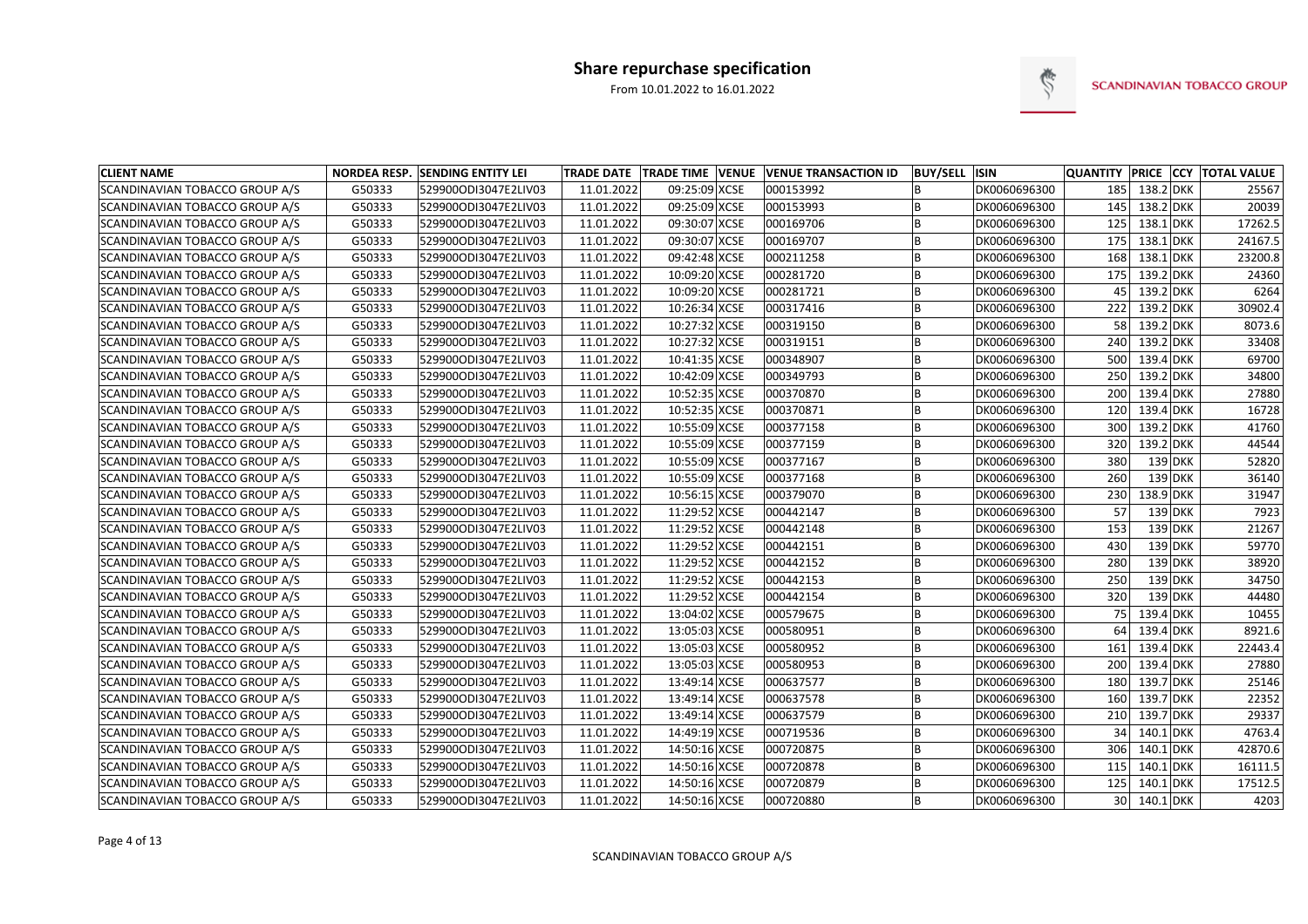

| <b>CLIENT NAME</b>             |        | NORDEA RESP. SENDING ENTITY LEI |            |               | TRADE DATE TRADE TIME VENUE VENUE TRANSACTION ID | <b>BUY/SELL ISIN</b> |              |     |               | QUANTITY PRICE CCY TOTAL VALUE |
|--------------------------------|--------|---------------------------------|------------|---------------|--------------------------------------------------|----------------------|--------------|-----|---------------|--------------------------------|
| SCANDINAVIAN TOBACCO GROUP A/S | G50333 | 529900ODI3047E2LIV03            | 11.01.2022 | 14:50:16 XCSE | 000720882                                        |                      | DK0060696300 |     | 140.1 DKK     | 280.2                          |
| SCANDINAVIAN TOBACCO GROUP A/S | G50333 | 529900ODI3047E2LIV03            | 11.01.2022 | 14:50:16 XCSE | 000720883                                        |                      | DK0060696300 | 125 | $140.1$ DKK   | 17512.5                        |
| SCANDINAVIAN TOBACCO GROUP A/S | G50333 | 529900ODI3047E2LIV03            | 11.01.2022 | 14:50:16 XCSE | 000720884                                        |                      | DK0060696300 | 123 | $140.1$ DKK   | 17232.3                        |
| SCANDINAVIAN TOBACCO GROUP A/S | G50333 | 529900ODI3047E2LIV03            | 11.01.2022 | 14:50:20 XCSE | 000721028                                        |                      | DK0060696300 | 230 | 140 DKK       | 32200                          |
| SCANDINAVIAN TOBACCO GROUP A/S | G50333 | 529900ODI3047E2LIV03            | 11.01.2022 | 15:05:50 XCSE | 000744949                                        |                      | DK0060696300 | 280 | 139.9 DKK     | 39172                          |
| SCANDINAVIAN TOBACCO GROUP A/S | G50333 | 529900ODI3047E2LIV03            | 11.01.2022 | 15:05:50 XCSE | 000744950                                        |                      | DK0060696300 | 123 | 139.9 DKK     | 17207.7                        |
| SCANDINAVIAN TOBACCO GROUP A/S | G50333 | 529900ODI3047E2LIV03            | 11.01.2022 | 15:05:50 XCSE | 000744951                                        |                      | DK0060696300 | 861 | 139.9 DKK     | 12031.4                        |
| SCANDINAVIAN TOBACCO GROUP A/S | G50333 | 529900ODI3047E2LIV03            | 11.01.2022 | 15:05:50 XCSE | 000744952                                        |                      | DK0060696300 | 71  | 139.9 DKK     | 9932.9                         |
| SCANDINAVIAN TOBACCO GROUP A/S | G50333 | 529900ODI3047E2LIV03            | 11.01.2022 | 15:05:50 XCSE | 000744953                                        |                      | DK0060696300 | 380 | 139.9 DKK     | 53162                          |
| SCANDINAVIAN TOBACCO GROUP A/S | G50333 | 529900ODI3047E2LIV03            | 11.01.2022 | 15:05:50 XCSE | 000744954                                        |                      | DK0060696300 | 320 | 139.9 DKK     | 44768                          |
| SCANDINAVIAN TOBACCO GROUP A/S | G50333 | 529900ODI3047E2LIV03            | 11.01.2022 | 15:05:50 XCSE | 000744955                                        |                      | DK0060696300 | 210 | 139.9 DKK     | 29379                          |
| SCANDINAVIAN TOBACCO GROUP A/S | G50333 | 529900ODI3047E2LIV03            | 11.01.2022 | 15:06:19 XCSE | 000746068                                        |                      | DK0060696300 | 360 | 139.8 DKK     | 50328                          |
| SCANDINAVIAN TOBACCO GROUP A/S | G50333 | 529900ODI3047E2LIV03            | 11.01.2022 | 15:06:19 XCSE | 000746070                                        |                      | DK0060696300 | 291 | 139.8 DKK     | 40681.8                        |
| SCANDINAVIAN TOBACCO GROUP A/S | G50333 | 529900ODI3047E2LIV03            | 11.01.2022 | 15:06:19 XCSE | 000746071                                        |                      | DK0060696300 | 29  | 139.8 DKK     | 4054.2                         |
| SCANDINAVIAN TOBACCO GROUP A/S | G50333 | 529900ODI3047E2LIV03            | 11.01.2022 | 15:20:33 XCSE | 000766035                                        |                      | DK0060696300 | 280 | $139.7$ DKK   | 39116                          |
| SCANDINAVIAN TOBACCO GROUP A/S | G50333 | 529900ODI3047E2LIV03            | 11.01.2022 | 15:26:41 XCSE | 000775446                                        |                      | DK0060696300 | 240 | 139.7 DKK     | 33528                          |
| SCANDINAVIAN TOBACCO GROUP A/S | G50333 | 529900ODI3047E2LIV03            | 11.01.2022 | 15:27:27 XCSE | 000776624                                        |                      | DK0060696300 | 240 | 139.6 DKK     | 33504                          |
| SCANDINAVIAN TOBACCO GROUP A/S | G50333 | 529900ODI3047E2LIV03            | 11.01.2022 | 15:41:28 XCSE | 000813689                                        |                      | DK0060696300 | 116 | 139.7 DKK     | 16205.2                        |
| SCANDINAVIAN TOBACCO GROUP A/S | G50333 | 529900ODI3047E2LIV03            | 11.01.2022 | 15:41:28 XCSE | 000813690                                        |                      | DK0060696300 | 224 | 139.7 DKK     | 31292.8                        |
| SCANDINAVIAN TOBACCO GROUP A/S | G50333 | 529900ODI3047E2LIV03            | 11.01.2022 | 16:02:23 XCSE | 000865199                                        |                      | DK0060696300 | 221 | $140.1$ DKK   | 30962.1                        |
| SCANDINAVIAN TOBACCO GROUP A/S | G50333 | 529900ODI3047E2LIV03            | 11.01.2022 | 16:37:17 XCSE | 000942323                                        |                      | DK0060696300 | 300 | $140.3$ DKK   | 42090                          |
| SCANDINAVIAN TOBACCO GROUP A/S | G50333 | 529900ODI3047E2LIV03            | 11.01.2022 | 16:37:17 XCSE | 000942324                                        |                      | DK0060696300 | 300 | $140.3$ DKK   | 42090                          |
| SCANDINAVIAN TOBACCO GROUP A/S | G50333 | 529900ODI3047E2LIV03            | 11.01.2022 | 16:37:17 XCSE | 000942325                                        |                      | DK0060696300 | 340 | 140.3 DKK     | 47702                          |
| SCANDINAVIAN TOBACCO GROUP A/S | G50333 | 529900ODI3047E2LIV03            | 11.01.2022 | 16:37:17 XCSE | 000942326                                        |                      | DK0060696300 | 230 | $140.3$ DKK   | 32269                          |
| SCANDINAVIAN TOBACCO GROUP A/S | G50333 | 529900ODI3047E2LIV03            | 11.01.2022 | 16:37:17 XCSE | 000942327                                        |                      | DK0060696300 | 310 | 140.3 DKK     | 43493                          |
| SCANDINAVIAN TOBACCO GROUP A/S | G50333 | 529900ODI3047E2LIV03            | 11.01.2022 | 16:37:17 XCSE | 000942328                                        |                      | DK0060696300 | 290 | 140.3 DKK     | 40687                          |
| SCANDINAVIAN TOBACCO GROUP A/S | G50333 | 529900ODI3047E2LIV03            | 11.01.2022 | 16:37:17 XCSE | 000942329                                        |                      | DK0060696300 | 270 | 140.3 DKK     | 37881                          |
| SCANDINAVIAN TOBACCO GROUP A/S | G50333 | 529900ODI3047E2LIV03            | 11.01.2022 | 16:43:54 XCSE | 000957043                                        |                      | DK0060696300 | 90  | 140.2 DKK     | 12618                          |
| SCANDINAVIAN TOBACCO GROUP A/S | G50333 | 529900ODI3047E2LIV03            | 11.01.2022 | 16:44:31 XCSE | 000958491                                        |                      | DK0060696300 | 71  | $140.2$ DKK   | 9954.2                         |
| SCANDINAVIAN TOBACCO GROUP A/S | G50333 | 529900ODI3047E2LIV03            | 11.01.2022 | 16:45:07 XCSE | 000959931                                        |                      | DK0060696300 |     | 219 140.2 DKK | 30703.8                        |
| SCANDINAVIAN TOBACCO GROUP A/S | G50333 | 529900ODI3047E2LIV03            | 11.01.2022 | 16:45:17 XCSE | 000960390                                        | B                    | DK0060696300 |     | $140.1$ DKK   | 140.1                          |
| SCANDINAVIAN TOBACCO GROUP A/S | G50333 | 529900ODI3047E2LIV03            | 11.01.2022 | 16:45:29 XCSE | 000960917                                        |                      | DK0060696300 | 28  | 140.1 DKK     | 3922.8                         |
| SCANDINAVIAN TOBACCO GROUP A/S | G50333 | 529900ODI3047E2LIV03            | 11.01.2022 | 16:45:29 XCSE | 000960918                                        | B                    | DK0060696300 | 151 | 140.1 DKK     | 21155.1                        |
| SCANDINAVIAN TOBACCO GROUP A/S | G50333 | 529900ODI3047E2LIV03            | 11.01.2022 | 16:45:53 XCSE | 000962337                                        |                      | DK0060696300 | 113 | 140.1 DKK     | 15831.3                        |
| SCANDINAVIAN TOBACCO GROUP A/S | G50333 | 529900ODI3047E2LIV03            | 11.01.2022 | 16:46:11 XCSE | 000963019                                        |                      | DK0060696300 | 56  | 140.1 DKK     | 7845.6                         |
| SCANDINAVIAN TOBACCO GROUP A/S | G50333 | 529900ODI3047E2LIV03            | 11.01.2022 | 16:46:11 XCSE | 000963020                                        |                      | DK0060696300 | 81  | $140.1$ DKK   | 1120.8                         |
| SCANDINAVIAN TOBACCO GROUP A/S | G50333 | 529900ODI3047E2LIV03            | 11.01.2022 | 16:46:26 XCSE | 000963399                                        | B                    | DK0060696300 |     | $9$ 140.1 DKK | 1260.9                         |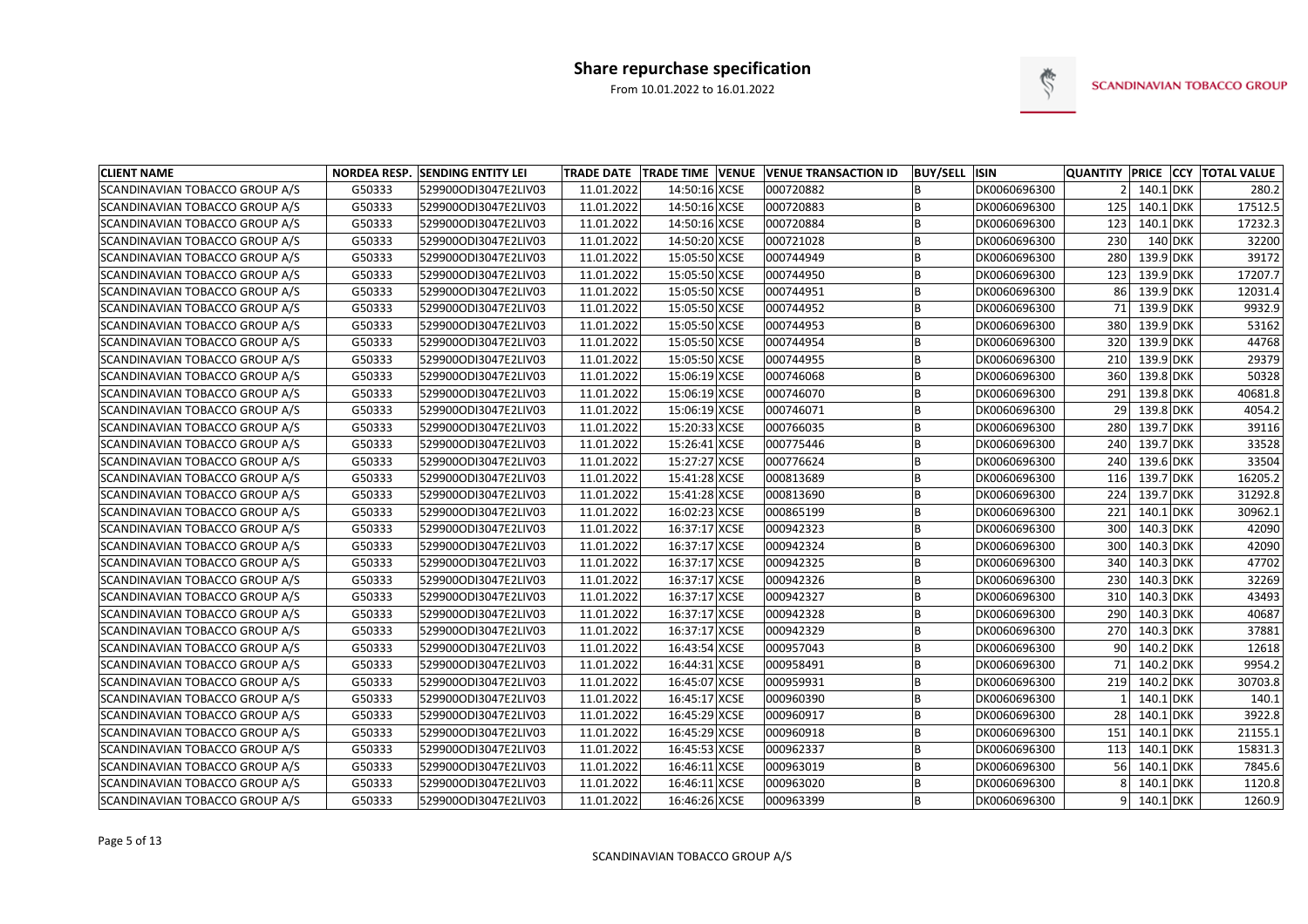

| <b>CLIENT NAME</b>             |        | <b>NORDEA RESP. SENDING ENTITY LEI</b> |            |               | TRADE DATE   TRADE TIME   VENUE   VENUE TRANSACTION ID | <b>BUY/SELL ISIN</b> |              | QUANTITY PRICE CCY |               |           | <b>TOTAL VALUE</b> |
|--------------------------------|--------|----------------------------------------|------------|---------------|--------------------------------------------------------|----------------------|--------------|--------------------|---------------|-----------|--------------------|
| SCANDINAVIAN TOBACCO GROUP A/S | G50333 | 529900ODI3047E2LIV03                   | 11.01.2022 | 16:47:07 XCSE | 000964701                                              |                      | DK0060696300 | 203                | $140.1$ DKK   |           | 28440.3            |
| SCANDINAVIAN TOBACCO GROUP A/S | G50333 | 529900ODI3047E2LIV03                   | 11.01.2022 | 16:47:07 XCSE | 000964702                                              |                      | DK0060696300 | 22                 | $140.1$ DKK   |           | 3082.2             |
| SCANDINAVIAN TOBACCO GROUP A/S | G50333 | 529900ODI3047E2LIV03                   | 11.01.2022 | 16:47:51 XCSE | 000966390                                              |                      | DK0060696300 | 60                 | $140.1$ DKK   |           | 8406               |
| SCANDINAVIAN TOBACCO GROUP A/S | G50333 | 529900ODI3047E2LIV03                   | 12.01.2022 | 09:23:00 XCSE | 000115413                                              | B                    | DK0060696300 | 41                 | 140.7 DKK     |           | 5768.7             |
| SCANDINAVIAN TOBACCO GROUP A/S | G50333 | 529900ODI3047E2LIV03                   | 12.01.2022 | 09:23:00 XCSE | 000115414                                              | B                    | DK0060696300 | 249                | 140.7 DKK     |           | 35034.3            |
| SCANDINAVIAN TOBACCO GROUP A/S | G50333 | 529900ODI3047E2LIV03                   | 12.01.2022 | 09:26:35 XCSE | 000125668                                              |                      | DK0060696300 | 204                | 140.7 DKK     |           | 28702.8            |
| SCANDINAVIAN TOBACCO GROUP A/S | G50333 | 529900ODI3047E2LIV03                   | 12.01.2022 | 09:39:32 XCSE | 000163454                                              |                      | DK0060696300 | 300                | $141.2$ DKK   |           | 42360              |
| SCANDINAVIAN TOBACCO GROUP A/S | G50333 | 529900ODI3047E2LIV03                   | 12.01.2022 | 10:02:27 XCSE | 000216240                                              |                      | DK0060696300 | 210                | $140.8$ DKK   |           | 29568              |
| SCANDINAVIAN TOBACCO GROUP A/S | G50333 | 529900ODI3047E2LIV03                   | 12.01.2022 | 10:02:27 XCSE | 000216241                                              |                      | DK0060696300 | 1100               | $140.8$ DKK   |           | 154880             |
| SCANDINAVIAN TOBACCO GROUP A/S | G50333 | 529900ODI3047E2LIV03                   | 12.01.2022 | 10:02:27 XCSE | 000216244                                              |                      | DK0060696300 | 270                | $140.8$ DKK   |           | 38016              |
| SCANDINAVIAN TOBACCO GROUP A/S | G50333 | 529900ODI3047E2LIV03                   | 12.01.2022 | 10:02:27 XCSE | 000216245                                              |                      | DK0060696300 | 290                | $140.8$ DKK   |           | 40832              |
| SCANDINAVIAN TOBACCO GROUP A/S | G50333 | 529900ODI3047E2LIV03                   | 12.01.2022 | 10:02:27 XCSE | 000216246                                              |                      | DK0060696300 | 220                | 140.8 DKK     |           | 30976              |
| SCANDINAVIAN TOBACCO GROUP A/S | G50333 | 529900ODI3047E2LIV03                   | 12.01.2022 | 10:02:27 XCSE | 000216247                                              |                      | DK0060696300 | 330                | 140.8 DKK     |           | 46464              |
| SCANDINAVIAN TOBACCO GROUP A/S | G50333 | 529900ODI3047E2LIV03                   | 12.01.2022 | 10:22:22 XCSE | 000257359                                              |                      | DK0060696300 |                    | 141.7 DKK     |           | 141.7              |
| SCANDINAVIAN TOBACCO GROUP A/S | G50333 | 529900ODI3047E2LIV03                   | 12.01.2022 | 10:29:23 XCSE | 000268628                                              |                      | DK0060696300 |                    | 141.7 DKK     |           | 425.1              |
| SCANDINAVIAN TOBACCO GROUP A/S | G50333 | 529900ODI3047E2LIV03                   | 12.01.2022 | 10:34:29 XCSE | 000277786                                              | B                    | DK0060696300 |                    | 141.7 DKK     |           | 141.7              |
| SCANDINAVIAN TOBACCO GROUP A/S | G50333 | 529900ODI3047E2LIV03                   | 12.01.2022 | 10:36:00 XCSE | 000280547                                              |                      | DK0060696300 | 31                 | $141.7$ DKK   |           | 4392.7             |
| SCANDINAVIAN TOBACCO GROUP A/S | G50333 | 529900ODI3047E2LIV03                   | 12.01.2022 | 10:36:00 XCSE | 000280548                                              |                      | DK0060696300 | 120                | 141.7 DKK     |           | 17004              |
| SCANDINAVIAN TOBACCO GROUP A/S | G50333 | 529900ODI3047E2LIV03                   | 12.01.2022 | 11:24:52 XCSE | 000369775                                              | B                    | DK0060696300 | 320                | $142.1$ DKK   |           | 45472              |
| SCANDINAVIAN TOBACCO GROUP A/S | G50333 | 529900ODI3047E2LIV03                   | 12.01.2022 | 11:24:54 XCSE | 000369850                                              |                      | DK0060696300 | 250                |               | 142 DKK   | 35500              |
| SCANDINAVIAN TOBACCO GROUP A/S | G50333 | 529900ODI3047E2LIV03                   | 12.01.2022 | 11:39:54 XCSE | 000395005                                              |                      | DK0060696300 | 20                 | 141.9 DKK     |           | 2838               |
| SCANDINAVIAN TOBACCO GROUP A/S | G50333 | 529900ODI3047E2LIV03                   | 12.01.2022 | 11:59:16 XCSE | 000422955                                              |                      | DK0060696300 | 270                |               | $142$ DKK | 38340              |
| SCANDINAVIAN TOBACCO GROUP A/S | G50333 | 529900ODI3047E2LIV03                   | 12.01.2022 | 11:59:30 XCSE | 000423282                                              | B                    | DK0060696300 | 124                |               | $142$ DKK | 17608              |
| SCANDINAVIAN TOBACCO GROUP A/S | G50333 | 529900ODI3047E2LIV03                   | 12.01.2022 | 11:59:53 XCSE | 000423940                                              |                      | DK0060696300 | 126                |               | $142$ DKK | 17892              |
| SCANDINAVIAN TOBACCO GROUP A/S | G50333 | 529900ODI3047E2LIV03                   | 12.01.2022 | 12:16:15 XCSE | 000448591                                              |                      | DK0060696300 | 300                |               | $142$ DKK | 42600              |
| SCANDINAVIAN TOBACCO GROUP A/S | G50333 | 529900ODI3047E2LIV03                   | 12.01.2022 | 12:28:30 XCSE | 000464069                                              | B                    | DK0060696300 | 79                 |               | $142$ DKK | 11218              |
| SCANDINAVIAN TOBACCO GROUP A/S | G50333 | 529900ODI3047E2LIV03                   | 12.01.2022 | 12:28:30 XCSE | 000464070                                              | B                    | DK0060696300 | 261                |               | 142 DKK   | 37062              |
| SCANDINAVIAN TOBACCO GROUP A/S | G50333 | 529900ODI3047E2LIV03                   | 12.01.2022 | 12:30:37 XCSE | 000466968                                              |                      | DK0060696300 | 14                 | 141.9 DKK     |           | 1986.6             |
| SCANDINAVIAN TOBACCO GROUP A/S | G50333 | 529900ODI3047E2LIV03                   | 12.01.2022 | 12:30:37 XCSE | 000466969                                              |                      | DK0060696300 | 125                | $141.9$ DKK   |           | 17737.5            |
| SCANDINAVIAN TOBACCO GROUP A/S | G50333 | 529900ODI3047E2LIV03                   | 12.01.2022 | 12:30:37 XCSE | 000466970                                              |                      | DK0060696300 |                    | 40 141.9 DKK  |           | 5676               |
| SCANDINAVIAN TOBACCO GROUP A/S | G50333 | 529900ODI3047E2LIV03                   | 12.01.2022 | 13:00:00 XCSE | 000505813                                              | ΙB                   | DK0060696300 | 61                 | $141.9$ DKK   |           | 8655.9             |
| SCANDINAVIAN TOBACCO GROUP A/S | G50333 | 529900ODI3047E2LIV03                   | 12.01.2022 | 13:00:00 XCSE | 000505814                                              | B                    | DK0060696300 |                    | 360 141.9 DKK |           | 51084              |
| SCANDINAVIAN TOBACCO GROUP A/S | G50333 | 529900ODI3047E2LIV03                   | 12.01.2022 | 13:00:00 XCSE | 000505815                                              | B                    | DK0060696300 | 200                | 141.9 DKK     |           | 28380              |
| SCANDINAVIAN TOBACCO GROUP A/S | G50333 | 529900ODI3047E2LIV03                   | 12.01.2022 | 13:00:00 XCSE | 000505816                                              | B                    | DK0060696300 | 360                | 141.9 DKK     |           | 51084              |
| SCANDINAVIAN TOBACCO GROUP A/S | G50333 | 529900ODI3047E2LIV03                   | 12.01.2022 | 13:00:00 XCSE | 000505817                                              | В                    | DK0060696300 | 300                | 141.9 DKK     |           | 42570              |
| SCANDINAVIAN TOBACCO GROUP A/S | G50333 | 529900ODI3047E2LIV03                   | 12.01.2022 | 13:00:00 XCSE | 000505818                                              | B                    | DK0060696300 | 250                | $141.9$ DKK   |           | 35475              |
| SCANDINAVIAN TOBACCO GROUP A/S | G50333 | 529900ODI3047E2LIV03                   | 12.01.2022 | 13:00:00 XCSE | 000505819                                              | B                    | DK0060696300 |                    | 320 141.9 DKK |           | 45408              |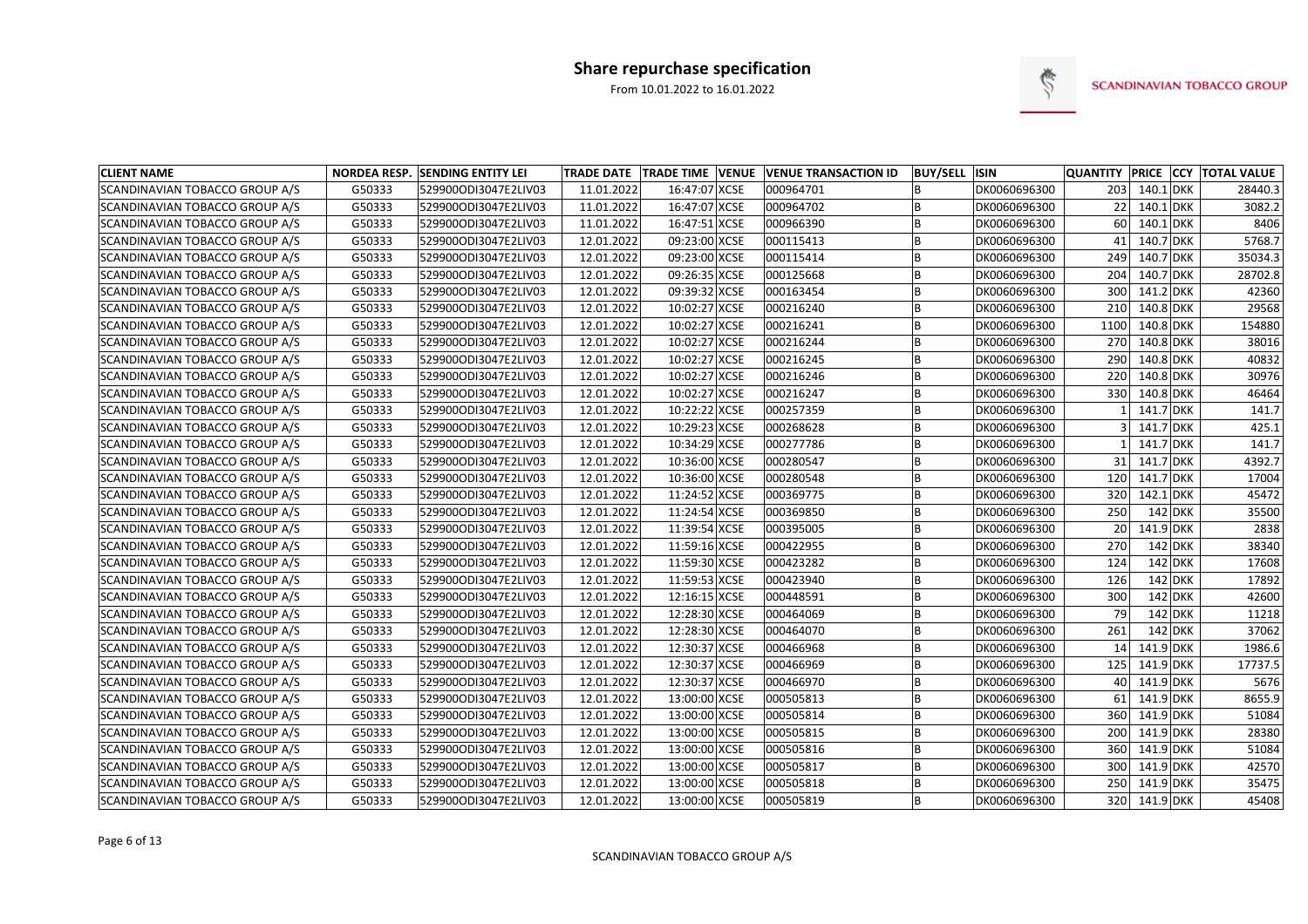

| <b>CLIENT NAME</b>                    |        | NORDEA RESP. SENDING ENTITY LEI |            |               | TRADE DATE   TRADE TIME   VENUE   VENUE TRANSACTION ID | <b>BUY/SELL ISIN</b> |              | <b>QUANTITY PRICE CCY</b> |               |         | <b>TOTAL VALUE</b> |
|---------------------------------------|--------|---------------------------------|------------|---------------|--------------------------------------------------------|----------------------|--------------|---------------------------|---------------|---------|--------------------|
| SCANDINAVIAN TOBACCO GROUP A/S        | G50333 | 529900ODI3047E2LIV03            | 12.01.2022 | 13:00:00 XCSE | 000505820                                              |                      | DK0060696300 |                           | 230 141.9 DKK |         | 32637              |
| <b>SCANDINAVIAN TOBACCO GROUP A/S</b> | G50333 | 529900ODI3047E2LIV03            | 12.01.2022 | 13:00:00 XCSE | 000505821                                              |                      | DK0060696300 | 270                       | 141.9 DKK     |         | 38313              |
| SCANDINAVIAN TOBACCO GROUP A/S        | G50333 | 529900ODI3047E2LIV03            | 12.01.2022 | 13:00:00 XCSE | 000505822                                              | B                    | DK0060696300 | 280                       | 141.9 DKK     |         | 39732              |
| SCANDINAVIAN TOBACCO GROUP A/S        | G50333 | 529900ODI3047E2LIV03            | 12.01.2022 | 13:00:00 XCSE | 000505823                                              |                      | DK0060696300 | 300                       | 141.9 DKK     |         | 42570              |
| SCANDINAVIAN TOBACCO GROUP A/S        | G50333 | 529900ODI3047E2LIV03            | 12.01.2022 | 13:00:00 XCSE | 000505824                                              |                      | DK0060696300 | 270                       | 141.9 DKK     |         | 38313              |
| SCANDINAVIAN TOBACCO GROUP A/S        | G50333 | 529900ODI3047E2LIV03            | 12.01.2022 | 13:21:19 XCSE | 000535686                                              |                      | DK0060696300 | 217                       | $141.8$ DKK   |         | 30770.6            |
| SCANDINAVIAN TOBACCO GROUP A/S        | G50333 | 529900ODI3047E2LIV03            | 12.01.2022 | 13:21:19 XCSE | 000535687                                              |                      | DK0060696300 | 103                       | 141.8 DKK     |         | 14605.4            |
| SCANDINAVIAN TOBACCO GROUP A/S        | G50333 | 529900ODI3047E2LIV03            | 12.01.2022 | 13:21:19 XCSE | 000535688                                              |                      | DK0060696300 | 300                       | 141.8 DKK     |         | 42540              |
| SCANDINAVIAN TOBACCO GROUP A/S        | G50333 | 529900ODI3047E2LIV03            | 12.01.2022 | 13:33:36 XCSE | 000551067                                              |                      | DK0060696300 | 114                       | 141.7 DKK     |         | 16153.8            |
| SCANDINAVIAN TOBACCO GROUP A/S        | G50333 | 529900ODI3047E2LIV03            | 12.01.2022 | 13:33:36 XCSE | 000551068                                              | B                    | DK0060696300 | 238                       | 141.7 DKK     |         | 33724.6            |
| SCANDINAVIAN TOBACCO GROUP A/S        | G50333 | 529900ODI3047E2LIV03            | 12.01.2022 | 15:01:10 XCSE | 000689265                                              |                      | DK0060696300 | 233                       | $142.1$ DKK   |         | 33109.3            |
| SCANDINAVIAN TOBACCO GROUP A/S        | G50333 | 529900ODI3047E2LIV03            | 12.01.2022 | 15:01:10 XCSE | 000689266                                              |                      | DK0060696300 | 87                        | $142.1$ DKK   |         | 12362.7            |
| SCANDINAVIAN TOBACCO GROUP A/S        | G50333 | 529900ODI3047E2LIV03            | 12.01.2022 | 15:01:10 XCSE | 000689268                                              |                      | DK0060696300 | 250                       | $142.1$ DKK   |         | 35525              |
| SCANDINAVIAN TOBACCO GROUP A/S        | G50333 | 529900ODI3047E2LIV03            | 12.01.2022 | 15:15:23 XCSE | 000712691                                              |                      | DK0060696300 | 320                       |               | 142 DKK | 45440              |
| SCANDINAVIAN TOBACCO GROUP A/S        | G50333 | 529900ODI3047E2LIV03            | 12.01.2022 | 15:15:23 XCSE | 000712697                                              |                      | DK0060696300 | 320                       | $141.8$ DKK   |         | 45376              |
| SCANDINAVIAN TOBACCO GROUP A/S        | G50333 | 529900ODI3047E2LIV03            | 12.01.2022 | 15:15:23 XCSE | 000712698                                              |                      | DK0060696300 | 210                       | $141.8$ DKK   |         | 29778              |
| SCANDINAVIAN TOBACCO GROUP A/S        | G50333 | 529900ODI3047E2LIV03            | 12.01.2022 | 15:15:23 XCSE | 000712699                                              |                      | DK0060696300 | 320                       | 141.8 DKK     |         | 45376              |
| SCANDINAVIAN TOBACCO GROUP A/S        | G50333 | 529900ODI3047E2LIV03            | 12.01.2022 | 15:15:23 XCSE | 000712700                                              |                      | DK0060696300 | 330                       | 141.8 DKK     |         | 46794              |
| SCANDINAVIAN TOBACCO GROUP A/S        | G50333 | 529900ODI3047E2LIV03            | 12.01.2022 | 15:15:23 XCSE | 000712701                                              |                      | DK0060696300 | 330                       | 141.8 DKK     |         | 46794              |
| SCANDINAVIAN TOBACCO GROUP A/S        | G50333 | 529900ODI3047E2LIV03            | 12.01.2022 | 15:15:23 XCSE | 000712702                                              |                      | DK0060696300 | 310                       | $141.8$ DKK   |         | 43958              |
| SCANDINAVIAN TOBACCO GROUP A/S        | G50333 | 529900ODI3047E2LIV03            | 12.01.2022 | 15:15:23 XCSE | 000712703                                              |                      | DK0060696300 | 260                       | 141.8 DKK     |         | 36868              |
| SCANDINAVIAN TOBACCO GROUP A/S        | G50333 | 529900ODI3047E2LIV03            | 12.01.2022 | 15:15:23 XCSE | 000712704                                              |                      | DK0060696300 | 320                       | 141.8 DKK     |         | 45376              |
| SCANDINAVIAN TOBACCO GROUP A/S        | G50333 | 529900ODI3047E2LIV03            | 12.01.2022 | 15:15:56 XCSE | 000713587                                              |                      | DK0060696300 | 27                        | 141.7 DKK     |         | 3825.9             |
| SCANDINAVIAN TOBACCO GROUP A/S        | G50333 | 529900ODI3047E2LIV03            | 12.01.2022 | 15:15:56 XCSE | 000713588                                              |                      | DK0060696300 |                           | 141.7 DKK     |         | 708.5              |
| SCANDINAVIAN TOBACCO GROUP A/S        | G50333 | 529900ODI3047E2LIV03            | 12.01.2022 | 15:15:56 XCSE | 000713589                                              |                      | DK0060696300 | 120                       | 141.7 DKK     |         | 17004              |
| SCANDINAVIAN TOBACCO GROUP A/S        | G50333 | 529900ODI3047E2LIV03            | 12.01.2022 | 15:15:56 XCSE | 000713590                                              |                      | DK0060696300 | 125                       | 141.7 DKK     |         | 17712.5            |
| SCANDINAVIAN TOBACCO GROUP A/S        | G50333 | 529900ODI3047E2LIV03            | 12.01.2022 | 15:15:56 XCSE | 000713591                                              |                      | DK0060696300 | 45                        | $141.7$ DKK   |         | 6376.5             |
| SCANDINAVIAN TOBACCO GROUP A/S        | G50333 | 529900ODI3047E2LIV03            | 12.01.2022 | 15:15:56 XCSE | 000713592                                              |                      | DK0060696300 | 200                       | $141.7$ DKK   |         | 28340              |
| SCANDINAVIAN TOBACCO GROUP A/S        | G50333 | 529900ODI3047E2LIV03            | 12.01.2022 | 15:15:56 XCSE | 000713593                                              |                      | DK0060696300 | 340                       | $141.7$ DKK   |         | 48178              |
| <b>SCANDINAVIAN TOBACCO GROUP A/S</b> | G50333 | 529900ODI3047E2LIV03            | 12.01.2022 | 15:15:56 XCSE | 000713594                                              |                      | DK0060696300 |                           | 374 141.7 DKK |         | 52995.8            |
| SCANDINAVIAN TOBACCO GROUP A/S        | G50333 | 529900ODI3047E2LIV03            | 12.01.2022 | 15:15:56 XCSE | 000713595                                              | ΙB                   | DK0060696300 |                           | 46 141.7 DKK  |         | 6518.2             |
| SCANDINAVIAN TOBACCO GROUP A/S        | G50333 | 529900ODI3047E2LIV03            | 12.01.2022 | 15:15:56 XCSE | 000713596                                              |                      | DK0060696300 |                           | 52 141.7 DKK  |         | 7368.4             |
| SCANDINAVIAN TOBACCO GROUP A/S        | G50333 | 529900ODI3047E2LIV03            | 12.01.2022 | 15:15:56 XCSE | 000713597                                              |                      | DK0060696300 |                           | 125 141.7 DKK |         | 17712.5            |
| SCANDINAVIAN TOBACCO GROUP A/S        | G50333 | 529900ODI3047E2LIV03            | 12.01.2022 | 15:15:56 XCSE | 000713598                                              |                      | DK0060696300 | 73                        | $141.7$ DKK   |         | 10344.1            |
| SCANDINAVIAN TOBACCO GROUP A/S        | G50333 | 529900ODI3047E2LIV03            | 12.01.2022 | 15:50:13 XCSE | 000793927                                              |                      | DK0060696300 | 15                        | $141.7$ DKK   |         | 2125.5             |
| SCANDINAVIAN TOBACCO GROUP A/S        | G50333 | 529900ODI3047E2LIV03            | 12.01.2022 | 16:03:35 XCSE | 000827667                                              | B                    | DK0060696300 |                           | 64 141.7 DKK  |         | 9068.8             |
| SCANDINAVIAN TOBACCO GROUP A/S        | G50333 | 529900ODI3047E2LIV03            | 12.01.2022 | 16:03:35 XCSE | 000827673                                              | B                    | DK0060696300 |                           | 33 141.7 DKK  |         | 4676.1             |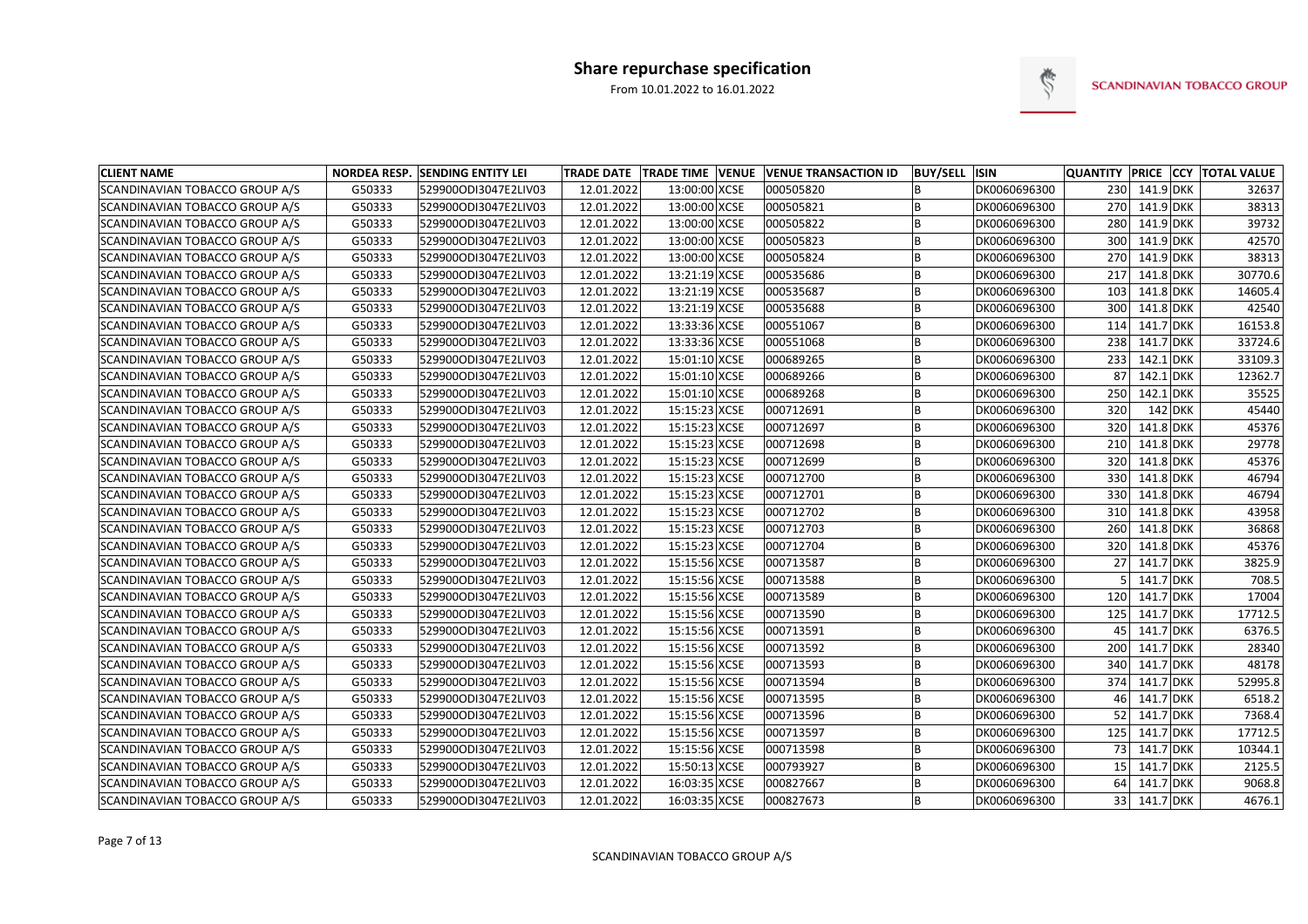

| <b>CLIENT NAME</b>             |        | <b>NORDEA RESP. SENDING ENTITY LEI</b> |            |               | TRADE DATE   TRADE TIME   VENUE   VENUE TRANSACTION ID | <b>BUY/SELL ISIN</b> |              | <b>QUANTITY PRICE CCY</b> |               | <b>TOTAL VALUE</b> |
|--------------------------------|--------|----------------------------------------|------------|---------------|--------------------------------------------------------|----------------------|--------------|---------------------------|---------------|--------------------|
| SCANDINAVIAN TOBACCO GROUP A/S | G50333 | 529900ODI3047E2LIV03                   | 12.01.2022 | 16:03:35 XCSE | 000827674                                              |                      | DK0060696300 | 125                       | $141.7$ DKK   | 17712.5            |
| SCANDINAVIAN TOBACCO GROUP A/S | G50333 | 529900ODI3047E2LIV03                   | 12.01.2022 | 16:15:54 XCSE | 000855563                                              |                      | DK0060696300 | 83                        | 141.8 DKK     | 11769.4            |
| SCANDINAVIAN TOBACCO GROUP A/S | G50333 | 529900ODI3047E2LIV03                   | 12.01.2022 | 16:17:21 XCSE | 000859124                                              |                      | DK0060696300 | 20                        | 141.8 DKK     | 2836               |
| SCANDINAVIAN TOBACCO GROUP A/S | G50333 | 529900ODI3047E2LIV03                   | 12.01.2022 | 16:20:14 XCSE | 000865404                                              |                      | DK0060696300 | 60                        | 141.8 DKK     | 8508               |
| SCANDINAVIAN TOBACCO GROUP A/S | G50333 | 529900ODI3047E2LIV03                   | 12.01.2022 | 16:29:14 XCSE | 000885001                                              |                      | DK0060696300 | 90                        | 141.8 DKK     | 12762              |
| SCANDINAVIAN TOBACCO GROUP A/S | G50333 | 529900ODI3047E2LIV03                   | 12.01.2022 | 16:29:34 XCSE | 000885620                                              |                      | DK0060696300 | 37                        | $141.8$ DKK   | 5246.6             |
| SCANDINAVIAN TOBACCO GROUP A/S | G50333 | 529900ODI3047E2LIV03                   | 12.01.2022 | 16:30:14 XCSE | 000887180                                              |                      | DK0060696300 | 15                        | 141.8 DKK     | 2127               |
| SCANDINAVIAN TOBACCO GROUP A/S | G50333 | 529900ODI3047E2LIV03                   | 12.01.2022 | 16:31:54 XCSE | 000891221                                              |                      | DK0060696300 | 64                        | 141.8 DKK     | 9075.2             |
| SCANDINAVIAN TOBACCO GROUP A/S | G50333 | 529900ODI3047E2LIV03                   | 12.01.2022 | 16:32:02 XCSE | 000891830                                              |                      | DK0060696300 | 124                       | 141.8 DKK     | 17583.2            |
| SCANDINAVIAN TOBACCO GROUP A/S | G50333 | 529900ODI3047E2LIV03                   | 12.01.2022 | 16:32:31 XCSE | 000894308                                              |                      | DK0060696300 | 76                        | 141.8 DKK     | 10776.8            |
| SCANDINAVIAN TOBACCO GROUP A/S | G50333 | 529900ODI3047E2LIV03                   | 12.01.2022 | 16:33:24 XCSE | 000896748                                              |                      | DK0060696300 | 25                        | 141.8 DKK     | 3545               |
| SCANDINAVIAN TOBACCO GROUP A/S | G50333 | 529900ODI3047E2LIV03                   | 12.01.2022 | 16:33:35 XCSE | 000897401                                              |                      | DK0060696300 |                           | 141.8 DKK     | 850.8              |
| SCANDINAVIAN TOBACCO GROUP A/S | G50333 | 529900ODI3047E2LIV03                   | 12.01.2022 | 16:33:35 XCSE | 000897402                                              |                      | DK0060696300 | 58                        | 141.8 DKK     | 8224.4             |
| SCANDINAVIAN TOBACCO GROUP A/S | G50333 | 529900ODI3047E2LIV03                   | 12.01.2022 | 16:35:15 XCSE | 000901418                                              |                      | DK0060696300 | 67                        | 141.8 DKK     | 9500.6             |
| SCANDINAVIAN TOBACCO GROUP A/S | G50333 | 529900ODI3047E2LIV03                   | 12.01.2022 | 16:42:34 XCSE | 000918291                                              |                      | DK0060696300 | 68                        | $141.8$ DKK   | 9642.4             |
| SCANDINAVIAN TOBACCO GROUP A/S | G50333 | 529900ODI3047E2LIV03                   | 13.01.2022 | 09:12:09 XCSE | 000074555                                              |                      | DK0060696300 | 330                       | 141.9 DKK     | 46827              |
| SCANDINAVIAN TOBACCO GROUP A/S | G50333 | 529900ODI3047E2LIV03                   | 13.01.2022 | 09:12:09 XCSE | 000074556                                              |                      | DK0060696300 | 40                        | 141.9 DKK     | 5676               |
| SCANDINAVIAN TOBACCO GROUP A/S | G50333 | 529900ODI3047E2LIV03                   | 13.01.2022 | 09:23:22 XCSE | 000105671                                              |                      | DK0060696300 | 207                       | 141.7 DKK     | 29331.9            |
| SCANDINAVIAN TOBACCO GROUP A/S | G50333 | 529900ODI3047E2LIV03                   | 13.01.2022 | 09:23:22 XCSE | 000105672                                              |                      | DK0060696300 | 53                        | 141.7 DKK     | 7510.1             |
| SCANDINAVIAN TOBACCO GROUP A/S | G50333 | 529900ODI3047E2LIV03                   | 13.01.2022 | 09:59:13 XCSE | 000186505                                              |                      | DK0060696300 | 116                       | 142.6 DKK     | 16541.6            |
| SCANDINAVIAN TOBACCO GROUP A/S | G50333 | 529900ODI3047E2LIV03                   | 13.01.2022 | 09:59:13 XCSE | 000186506                                              |                      | DK0060696300 | 125                       | 142.6 DKK     | 17825              |
| SCANDINAVIAN TOBACCO GROUP A/S | G50333 | 529900ODI3047E2LIV03                   | 13.01.2022 | 09:59:13 XCSE | 000186507                                              |                      | DK0060696300 | 29                        | 142.6 DKK     | 4135.4             |
| SCANDINAVIAN TOBACCO GROUP A/S | G50333 | 529900ODI3047E2LIV03                   | 13.01.2022 | 10:00:42 XCSE | 000189420                                              |                      | DK0060696300 | 330                       | 142.4 DKK     | 46992              |
| SCANDINAVIAN TOBACCO GROUP A/S | G50333 | 529900ODI3047E2LIV03                   | 13.01.2022 | 10:00:42 XCSE | 000189421                                              |                      | DK0060696300 | 280                       | $142.4$ DKK   | 39872              |
| SCANDINAVIAN TOBACCO GROUP A/S | G50333 | 529900ODI3047E2LIV03                   | 13.01.2022 | 10:03:10 XCSE | 000194609                                              |                      | DK0060696300 | 330                       | 142.4 DKK     | 46992              |
| SCANDINAVIAN TOBACCO GROUP A/S | G50333 | 529900ODI3047E2LIV03                   | 13.01.2022 | 10:37:35 XCSE | 000262965                                              |                      | DK0060696300 | 450                       | 142.8 DKK     | 64260              |
| SCANDINAVIAN TOBACCO GROUP A/S | G50333 | 529900ODI3047E2LIV03                   | 13.01.2022 | 10:37:35 XCSE | 000262969                                              |                      | DK0060696300 | 230                       | $142.7$ DKK   | 32821              |
| SCANDINAVIAN TOBACCO GROUP A/S | G50333 | 529900ODI3047E2LIV03                   | 13.01.2022 | 10:37:35 XCSE | 000262972                                              |                      | DK0060696300 | 290                       | $142.7$ DKK   | 41383              |
| SCANDINAVIAN TOBACCO GROUP A/S | G50333 | 529900ODI3047E2LIV03                   | 13.01.2022 | 10:49:29 XCSE | 000282395                                              |                      | DK0060696300 | 320                       | $142.7$ DKK   | 45664              |
| SCANDINAVIAN TOBACCO GROUP A/S | G50333 | 529900ODI3047E2LIV03                   | 13.01.2022 | 10:59:58 XCSE | 000299882                                              |                      | DK0060696300 |                           | 290 142.4 DKK | 41296              |
| SCANDINAVIAN TOBACCO GROUP A/S | G50333 | 529900ODI3047E2LIV03                   | 13.01.2022 | 10:59:58 XCSE | 000299883                                              | ΙB                   | DK0060696300 |                           | 300 142.4 DKK | 42720              |
| SCANDINAVIAN TOBACCO GROUP A/S | G50333 | 529900ODI3047E2LIV03                   | 13.01.2022 | 10:59:58 XCSE | 000299885                                              |                      | DK0060696300 |                           | 260 142.4 DKK | 37024              |
| SCANDINAVIAN TOBACCO GROUP A/S | G50333 | 529900ODI3047E2LIV03                   | 13.01.2022 | 11:02:34 XCSE | 000303878                                              | B                    | DK0060696300 | 32                        | 142.2 DKK     | 4550.4             |
| SCANDINAVIAN TOBACCO GROUP A/S | G50333 | 529900ODI3047E2LIV03                   | 13.01.2022 | 11:02:34 XCSE | 000303879                                              | B                    | DK0060696300 | 198                       | 142.2 DKK     | 28155.6            |
| SCANDINAVIAN TOBACCO GROUP A/S | G50333 | 529900ODI3047E2LIV03                   | 13.01.2022 | 11:02:34 XCSE | 000303880                                              |                      | DK0060696300 |                           | 310 142.2 DKK | 44082              |
| SCANDINAVIAN TOBACCO GROUP A/S | G50333 | 529900ODI3047E2LIV03                   | 13.01.2022 | 11:27:03 XCSE | 000342391                                              | B                    | DK0060696300 |                           | 260 142.2 DKK | 36972              |
| SCANDINAVIAN TOBACCO GROUP A/S | G50333 | 529900ODI3047E2LIV03                   | 13.01.2022 | 11:27:03 XCSE | 000342392                                              | B                    | DK0060696300 |                           | 76 142.1 DKK  | 10799.6            |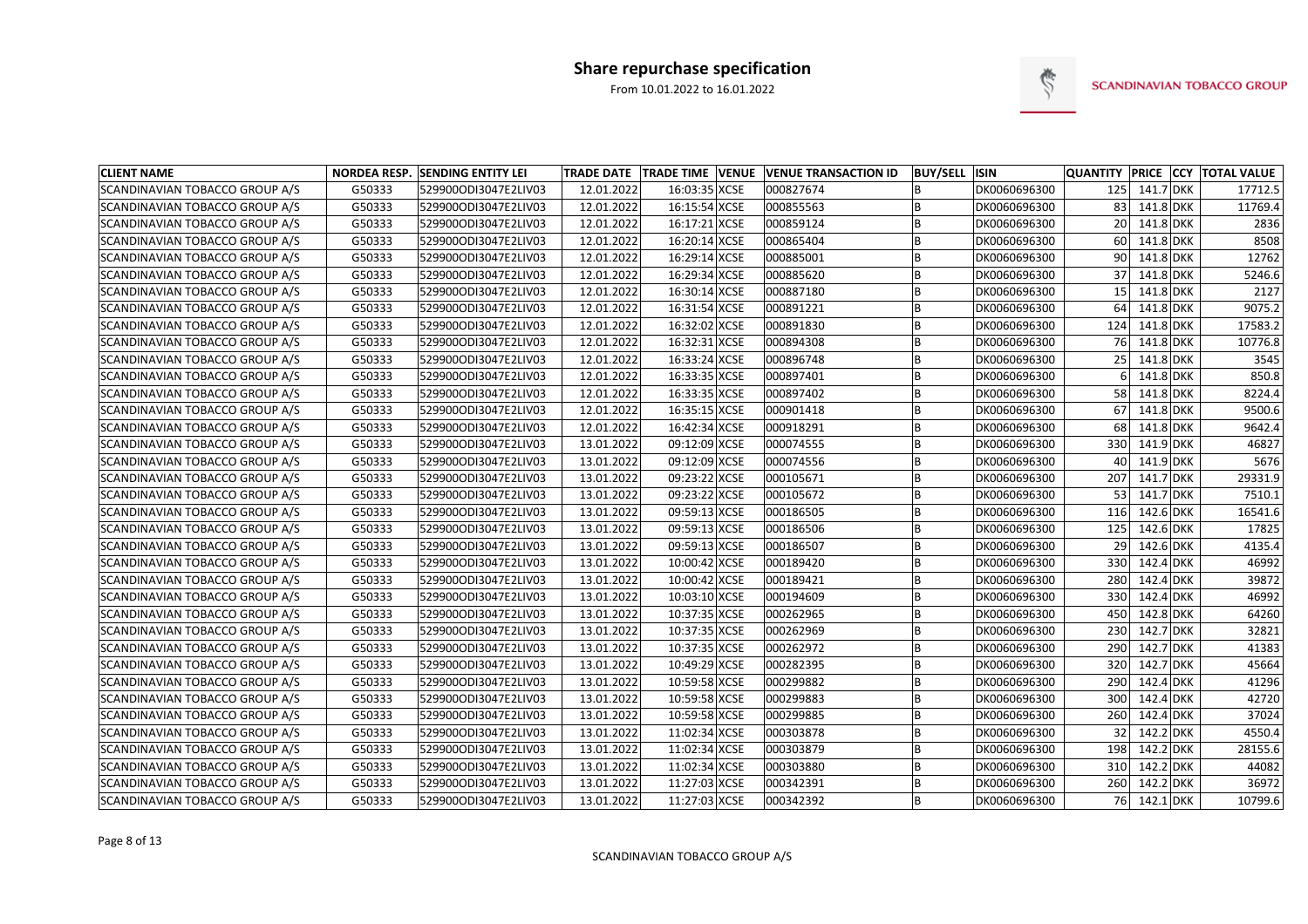

| <b>CLIENT NAME</b>             |        | <b>NORDEA RESP. SENDING ENTITY LEI</b> |            |               | TRADE DATE   TRADE TIME   VENUE   VENUE TRANSACTION ID | <b>BUY/SELL ISIN</b> |              | <b>QUANTITY PRICE CCY</b> |               |           | <b>TOTAL VALUE</b> |
|--------------------------------|--------|----------------------------------------|------------|---------------|--------------------------------------------------------|----------------------|--------------|---------------------------|---------------|-----------|--------------------|
| SCANDINAVIAN TOBACCO GROUP A/S | G50333 | 529900ODI3047E2LIV03                   | 13.01.2022 | 11:27:03 XCSE | 000342393                                              |                      | DK0060696300 |                           | 134 142.1 DKK |           | 19041.4            |
| SCANDINAVIAN TOBACCO GROUP A/S | G50333 | 529900ODI3047E2LIV03                   | 13.01.2022 | 11:27:03 XCSE | 000342394                                              |                      | DK0060696300 | 330                       | $142.1$ DKK   |           | 46893              |
| SCANDINAVIAN TOBACCO GROUP A/S | G50333 | 529900ODI3047E2LIV03                   | 13.01.2022 | 11:39:43 XCSE | 000361329                                              | B                    | DK0060696300 | 67                        |               | 142 DKK   | 9514               |
| SCANDINAVIAN TOBACCO GROUP A/S | G50333 | 529900ODI3047E2LIV03                   | 13.01.2022 | 11:45:49 XCSE | 000370575                                              |                      | DK0060696300 | 75                        |               | $142$ DKK | 10650              |
| SCANDINAVIAN TOBACCO GROUP A/S | G50333 | 529900ODI3047E2LIV03                   | 13.01.2022 | 12:15:15 XCSE | 000414495                                              |                      | DK0060696300 | 66                        | $142.1$ DKK   |           | 9378.6             |
| SCANDINAVIAN TOBACCO GROUP A/S | G50333 | 529900ODI3047E2LIV03                   | 13.01.2022 | 12:15:15 XCSE | 000414496                                              |                      | DK0060696300 | 174                       | $142.1$ DKK   |           | 24725.4            |
| SCANDINAVIAN TOBACCO GROUP A/S | G50333 | 529900ODI3047E2LIV03                   | 13.01.2022 | 12:38:40 XCSE | 000447155                                              |                      | DK0060696300 | 158                       |               | 142 DKK   | 22436              |
| SCANDINAVIAN TOBACCO GROUP A/S | G50333 | 529900ODI3047E2LIV03                   | 13.01.2022 | 12:38:40 XCSE | 000447156                                              |                      | DK0060696300 | 240                       |               | $142$ DKK | 34080              |
| SCANDINAVIAN TOBACCO GROUP A/S | G50333 | 529900ODI3047E2LIV03                   | 13.01.2022 | 12:38:40 XCSE | 000447157                                              |                      | DK0060696300 | 290                       |               | $142$ DKK | 41180              |
| SCANDINAVIAN TOBACCO GROUP A/S | G50333 | 529900ODI3047E2LIV03                   | 13.01.2022 | 12:38:40 XCSE | 000447159                                              | B                    | DK0060696300 | 220                       |               | $142$ DKK | 31240              |
| SCANDINAVIAN TOBACCO GROUP A/S | G50333 | 529900ODI3047E2LIV03                   | 13.01.2022 | 12:38:40 XCSE | 000447160                                              |                      | DK0060696300 | 330                       |               | $142$ DKK | 46860              |
| SCANDINAVIAN TOBACCO GROUP A/S | G50333 | 529900ODI3047E2LIV03                   | 13.01.2022 | 12:38:40 XCSE | 000447161                                              |                      | DK0060696300 | 270                       |               | $142$ DKK | 38340              |
| SCANDINAVIAN TOBACCO GROUP A/S | G50333 | 529900ODI3047E2LIV03                   | 13.01.2022 | 12:38:40 XCSE | 000447162                                              |                      | DK0060696300 | 340                       |               | $142$ DKK | 48280              |
| SCANDINAVIAN TOBACCO GROUP A/S | G50333 | 529900ODI3047E2LIV03                   | 13.01.2022 | 12:38:40 XCSE | 000447163                                              |                      | DK0060696300 | 220                       |               | 142 DKK   | 31240              |
| SCANDINAVIAN TOBACCO GROUP A/S | G50333 | 529900ODI3047E2LIV03                   | 13.01.2022 | 12:38:40 XCSE | 000447165                                              |                      | DK0060696300 | 210                       | $141.9$ DKK   |           | 29799              |
| SCANDINAVIAN TOBACCO GROUP A/S | G50333 | 529900ODI3047E2LIV03                   | 13.01.2022 | 12:38:40 XCSE | 000447168                                              |                      | DK0060696300 | 125                       | $141.8$ DKK   |           | 17725              |
| SCANDINAVIAN TOBACCO GROUP A/S | G50333 | 529900ODI3047E2LIV03                   | 13.01.2022 | 12:38:40 XCSE | 000447169                                              |                      | DK0060696300 | 16 <sup>1</sup>           | 141.8 DKK     |           | 2268.8             |
| SCANDINAVIAN TOBACCO GROUP A/S | G50333 | 529900ODI3047E2LIV03                   | 13.01.2022 | 12:38:40 XCSE | 000447170                                              |                      | DK0060696300 | 125                       | 141.8 DKK     |           | 17725              |
| SCANDINAVIAN TOBACCO GROUP A/S | G50333 | 529900ODI3047E2LIV03                   | 13.01.2022 | 12:38:40 XCSE | 000447171                                              |                      | DK0060696300 | 110                       | 141.8 DKK     |           | 15598              |
| SCANDINAVIAN TOBACCO GROUP A/S | G50333 | 529900ODI3047E2LIV03                   | 13.01.2022 | 12:38:40 XCSE | 000447172                                              |                      | DK0060696300 | 724                       | $141.8$ DKK   |           | 102663.2           |
| SCANDINAVIAN TOBACCO GROUP A/S | G50333 | 529900ODI3047E2LIV03                   | 13.01.2022 | 12:38:44 XCSE | 000447265                                              |                      | DK0060696300 | 240                       | 141.7 DKK     |           | 34008              |
| SCANDINAVIAN TOBACCO GROUP A/S | G50333 | 529900ODI3047E2LIV03                   | 13.01.2022 | 12:45:17 XCSE | 000455944                                              |                      | DK0060696300 | 80                        | 141.6 DKK     |           | 11328              |
| SCANDINAVIAN TOBACCO GROUP A/S | G50333 | 529900ODI3047E2LIV03                   | 13.01.2022 | 12:45:17 XCSE | 000455945                                              |                      | DK0060696300 | 65                        | 141.6 DKK     |           | 9204               |
| SCANDINAVIAN TOBACCO GROUP A/S | G50333 | 529900ODI3047E2LIV03                   | 13.01.2022 | 12:45:40 XCSE | 000456458                                              |                      | DK0060696300 | 125                       | 141.6 DKK     |           | 17700              |
| SCANDINAVIAN TOBACCO GROUP A/S | G50333 | 529900ODI3047E2LIV03                   | 13.01.2022 | 12:45:40 XCSE | 000456459                                              |                      | DK0060696300 | 90                        | 141.6 DKK     |           | 12744              |
| SCANDINAVIAN TOBACCO GROUP A/S | G50333 | 529900ODI3047E2LIV03                   | 13.01.2022 | 12:45:40 XCSE | 000456460                                              |                      | DK0060696300 | 35                        | 141.6 DKK     |           | 4956               |
| SCANDINAVIAN TOBACCO GROUP A/S | G50333 | 529900ODI3047E2LIV03                   | 13.01.2022 | 12:45:40 XCSE | 000456461                                              |                      | DK0060696300 | 125                       | 141.6 DKK     |           | 17700              |
| SCANDINAVIAN TOBACCO GROUP A/S | G50333 | 529900ODI3047E2LIV03                   | 13.01.2022 | 12:45:40 XCSE | 000456462                                              |                      | DK0060696300 | 125                       | 141.6 DKK     |           | 17700              |
| SCANDINAVIAN TOBACCO GROUP A/S | G50333 | 529900ODI3047E2LIV03                   | 13.01.2022 | 12:45:40 XCSE | 000456463                                              |                      | DK0060696300 | 65                        | 141.6 DKK     |           | 9204               |
| SCANDINAVIAN TOBACCO GROUP A/S | G50333 | 529900ODI3047E2LIV03                   | 13.01.2022 | 13:32:19 XCSE | 000516158                                              |                      | DK0060696300 |                           | 290 141.7 DKK |           | 41093              |
| SCANDINAVIAN TOBACCO GROUP A/S | G50333 | 529900ODI3047E2LIV03                   | 13.01.2022 | 13:32:19 XCSE | 000516159                                              | ΙB                   | DK0060696300 |                           | 220 141.7 DKK |           | 31174              |
| SCANDINAVIAN TOBACCO GROUP A/S | G50333 | 529900ODI3047E2LIV03                   | 13.01.2022 | 13:32:19 XCSE | 000516160                                              |                      | DK0060696300 |                           | 330 141.7 DKK |           | 46761              |
| SCANDINAVIAN TOBACCO GROUP A/S | G50333 | 529900ODI3047E2LIV03                   | 13.01.2022 | 13:32:53 XCSE | 000516733                                              | B                    | DK0060696300 | 182                       | 141.6 DKK     |           | 25771.2            |
| SCANDINAVIAN TOBACCO GROUP A/S | G50333 | 529900ODI3047E2LIV03                   | 13.01.2022 | 13:49:30 XCSE | 000537055                                              |                      | DK0060696300 | 250                       | $142.1$ DKK   |           | 35525              |
| SCANDINAVIAN TOBACCO GROUP A/S | G50333 | 529900ODI3047E2LIV03                   | 13.01.2022 | 14:26:29 XCSE | 000581919                                              | B                    | DK0060696300 | 239                       | $142.1$ DKK   |           | 33961.9            |
| SCANDINAVIAN TOBACCO GROUP A/S | G50333 | 529900ODI3047E2LIV03                   | 13.01.2022 | 14:26:29 XCSE | 000581920                                              | B                    | DK0060696300 | 61                        | 142.1 DKK     |           | 8668.1             |
| SCANDINAVIAN TOBACCO GROUP A/S | G50333 | 529900ODI3047E2LIV03                   | 13.01.2022 | 14:26:29 XCSE | 000581921                                              | B                    | DK0060696300 |                           | 210 142.1 DKK |           | 29841              |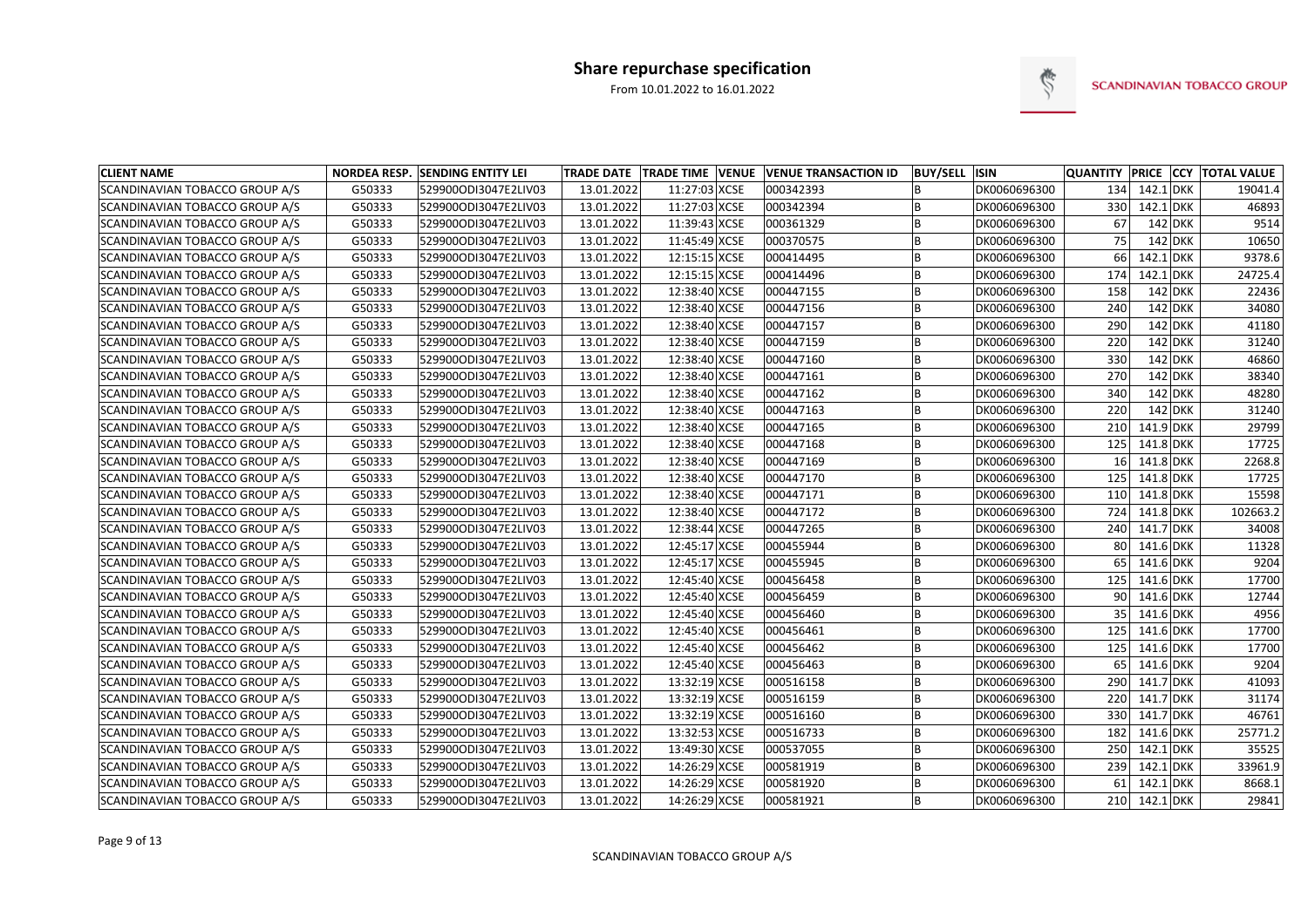

| <b>CLIENT NAME</b>             |        | <b>NORDEA RESP. SENDING ENTITY LEI</b> |            |               | TRADE DATE TRADE TIME VENUE VENUE TRANSACTION ID | <b>BUY/SELL ISIN</b> |              |                 |               | QUANTITY PRICE CCY TOTAL VALUE |
|--------------------------------|--------|----------------------------------------|------------|---------------|--------------------------------------------------|----------------------|--------------|-----------------|---------------|--------------------------------|
| SCANDINAVIAN TOBACCO GROUP A/S | G50333 | 529900ODI3047E2LIV03                   | 13.01.2022 | 14:26:29 XCSE | 000581923                                        |                      | DK0060696300 | 340             | $142.1$ DKK   | 48314                          |
| SCANDINAVIAN TOBACCO GROUP A/S | G50333 | 529900ODI3047E2LIV03                   | 13.01.2022 | 14:26:29 XCSE | 000581924                                        |                      | DK0060696300 | 330             | $142.1$ DKK   | 46893                          |
| SCANDINAVIAN TOBACCO GROUP A/S | G50333 | 529900ODI3047E2LIV03                   | 13.01.2022 | 14:26:29 XCSE | 000581925                                        |                      | DK0060696300 | 240             | $142.1$ DKK   | 34104                          |
| SCANDINAVIAN TOBACCO GROUP A/S | G50333 | 529900ODI3047E2LIV03                   | 13.01.2022 | 14:40:33 XCSE | 000601350                                        |                      | DK0060696300 | 122             | 142.9 DKK     | 17433.8                        |
| SCANDINAVIAN TOBACCO GROUP A/S | G50333 | 529900ODI3047E2LIV03                   | 13.01.2022 | 14:40:33 XCSE | 000601351                                        |                      | DK0060696300 | 30 <sup>2</sup> | 142.9 DKK     | 4287                           |
| SCANDINAVIAN TOBACCO GROUP A/S | G50333 | 529900ODI3047E2LIV03                   | 13.01.2022 | 14:40:33 XCSE | 000601352                                        |                      | DK0060696300 | 29              | 142.9 DKK     | 4144.1                         |
| SCANDINAVIAN TOBACCO GROUP A/S | G50333 | 529900ODI3047E2LIV03                   | 13.01.2022 | 14:40:33 XCSE | 000601353                                        |                      | DK0060696300 | 19              | 142.9 DKK     | 2715.1                         |
| SCANDINAVIAN TOBACCO GROUP A/S | G50333 | 529900ODI3047E2LIV03                   | 13.01.2022 | 14:49:55 XCSE | 000614363                                        |                      | DK0060696300 |                 | 142.6 DKK     | 285.2                          |
| SCANDINAVIAN TOBACCO GROUP A/S | G50333 | 529900ODI3047E2LIV03                   | 13.01.2022 | 14:49:55 XCSE | 000614364                                        |                      | DK0060696300 | 328             | 142.6 DKK     | 46772.8                        |
| SCANDINAVIAN TOBACCO GROUP A/S | G50333 | 529900ODI3047E2LIV03                   | 13.01.2022 | 15:00:40 XCSE | 000631174                                        |                      | DK0060696300 | 290             | $142.7$ DKK   | 41383                          |
| SCANDINAVIAN TOBACCO GROUP A/S | G50333 | 529900ODI3047E2LIV03                   | 13.01.2022 | 15:07:12 XCSE | 000641345                                        |                      | DK0060696300 | 440             | 142.5 DKK     | 62700                          |
| SCANDINAVIAN TOBACCO GROUP A/S | G50333 | 529900ODI3047E2LIV03                   | 13.01.2022 | 15:26:12 XCSE | 000670430                                        |                      | DK0060696300 | 300             | 142.5 DKK     | 42750                          |
| SCANDINAVIAN TOBACCO GROUP A/S | G50333 | 529900ODI3047E2LIV03                   | 13.01.2022 | 15:28:23 XCSE | 000673952                                        |                      | DK0060696300 | 50              | 142.5 DKK     | 7125                           |
| SCANDINAVIAN TOBACCO GROUP A/S | G50333 | 529900ODI3047E2LIV03                   | 13.01.2022 | 15:28:23 XCSE | 000673953                                        |                      | DK0060696300 |                 | 142.5 DKK     | 1282.5                         |
| SCANDINAVIAN TOBACCO GROUP A/S | G50333 | 529900ODI3047E2LIV03                   | 13.01.2022 | 15:28:26 XCSE | 000674066                                        |                      | DK0060696300 |                 | 142.5 DKK     | 427.5                          |
| SCANDINAVIAN TOBACCO GROUP A/S | G50333 | 529900ODI3047E2LIV03                   | 13.01.2022 | 15:29:18 XCSE | 000675397                                        |                      | DK0060696300 | 26              | 142.5 DKK     | 3705                           |
| SCANDINAVIAN TOBACCO GROUP A/S | G50333 | 529900ODI3047E2LIV03                   | 13.01.2022 | 15:31:01 XCSE | 000680044                                        |                      | DK0060696300 | 142             | 142.5 DKK     | 20235                          |
| SCANDINAVIAN TOBACCO GROUP A/S | G50333 | 529900ODI3047E2LIV03                   | 13.01.2022 | 15:55:30 XCSE | 000736125                                        |                      | DK0060696300 | 260             | 142.9 DKK     | 37154                          |
| SCANDINAVIAN TOBACCO GROUP A/S | G50333 | 529900ODI3047E2LIV03                   | 13.01.2022 | 15:55:30 XCSE | 000736126                                        |                      | DK0060696300 | 310             | 142.9 DKK     | 44299                          |
| SCANDINAVIAN TOBACCO GROUP A/S | G50333 | 529900ODI3047E2LIV03                   | 13.01.2022 | 15:56:50 XCSE | 000738981                                        |                      | DK0060696300 | 210             | $143.3$ DKK   | 30093                          |
| SCANDINAVIAN TOBACCO GROUP A/S | G50333 | 529900ODI3047E2LIV03                   | 13.01.2022 | 16:38:36 XCSE | 000851513                                        |                      | DK0060696300 | 260             | 143 DKK       | 37180                          |
| SCANDINAVIAN TOBACCO GROUP A/S | G50333 | 529900ODI3047E2LIV03                   | 13.01.2022 | 16:38:36 XCSE | 000851514                                        |                      | DK0060696300 | 320             | $143$ DKK     | 45760                          |
| SCANDINAVIAN TOBACCO GROUP A/S | G50333 | 529900ODI3047E2LIV03                   | 13.01.2022 | 16:38:36 XCSE | 000851516                                        |                      | DK0060696300 | 310             | $143$ DKK     | 44330                          |
| SCANDINAVIAN TOBACCO GROUP A/S | G50333 | 529900ODI3047E2LIV03                   | 13.01.2022 | 16:38:36 XCSE | 000851517                                        |                      | DK0060696300 | 20              | $143$ DKK     | 2860                           |
| SCANDINAVIAN TOBACCO GROUP A/S | G50333 | 529900ODI3047E2LIV03                   | 13.01.2022 | 16:45:03 XCSE | 000868778                                        |                      | DK0060696300 | 56              | 143 DKK       | 8008                           |
| SCANDINAVIAN TOBACCO GROUP A/S | G50333 | 529900ODI3047E2LIV03                   | 13.01.2022 | 16:45:03 XCSE | 000868779                                        |                      | DK0060696300 | 110             | 143 DKK       | 15730                          |
| SCANDINAVIAN TOBACCO GROUP A/S | G50333 | 529900ODI3047E2LIV03                   | 13.01.2022 | 16:45:03 XCSE | 000868781                                        |                      | DK0060696300 | 174             | 143 DKK       | 24882                          |
| SCANDINAVIAN TOBACCO GROUP A/S | G50333 | 529900ODI3047E2LIV03                   | 14.01.2022 | 09:06:50 XCSE | 000065980                                        |                      | DK0060696300 | 17 <sup>1</sup> | 141.8 DKK     | 2410.6                         |
| SCANDINAVIAN TOBACCO GROUP A/S | G50333 | 529900ODI3047E2LIV03                   | 14.01.2022 | 09:06:50 XCSE | 000065981                                        |                      | DK0060696300 | 213             | $141.8$ DKK   | 30203.4                        |
| SCANDINAVIAN TOBACCO GROUP A/S | G50333 | 529900ODI3047E2LIV03                   | 14.01.2022 | 09:09:58 XCSE | 000080274                                        |                      | DK0060696300 | 341             | 142 DKK       | 48422                          |
| SCANDINAVIAN TOBACCO GROUP A/S | G50333 | 529900ODI3047E2LIV03                   | 14.01.2022 | 09:10:26 XCSE | 000082311                                        | B                    | DK0060696300 | 29              | 142 DKK       | 4118                           |
| SCANDINAVIAN TOBACCO GROUP A/S | G50333 | 529900ODI3047E2LIV03                   | 14.01.2022 | 09:22:20 XCSE | 000126098                                        |                      | DK0060696300 | 242             | 142.8 DKK     | 34557.6                        |
| SCANDINAVIAN TOBACCO GROUP A/S | G50333 | 529900ODI3047E2LIV03                   | 14.01.2022 | 09:22:20 XCSE | 000126099                                        | B                    | DK0060696300 | 88              | 142.8 DKK     | 12566.4                        |
| SCANDINAVIAN TOBACCO GROUP A/S | G50333 | 529900ODI3047E2LIV03                   | 14.01.2022 | 09:41:15 XCSE | 000176171                                        |                      | DK0060696300 | 320             | 142.9 DKK     | 45728                          |
| SCANDINAVIAN TOBACCO GROUP A/S | G50333 | 529900ODI3047E2LIV03                   | 14.01.2022 | 09:41:15 XCSE | 000176172                                        |                      | DK0060696300 | 597             | 142.9 DKK     | 85311.3                        |
| SCANDINAVIAN TOBACCO GROUP A/S | G50333 | 529900ODI3047E2LIV03                   | 14.01.2022 | 09:41:15 XCSE | 000176173                                        |                      | DK0060696300 | 253             | 142.9 DKK     | 36153.7                        |
| SCANDINAVIAN TOBACCO GROUP A/S | G50333 | 529900ODI3047E2LIV03                   | 14.01.2022 | 09:41:15 XCSE | 000176174                                        | B                    | DK0060696300 |                 | 122 142.9 DKK | 17433.8                        |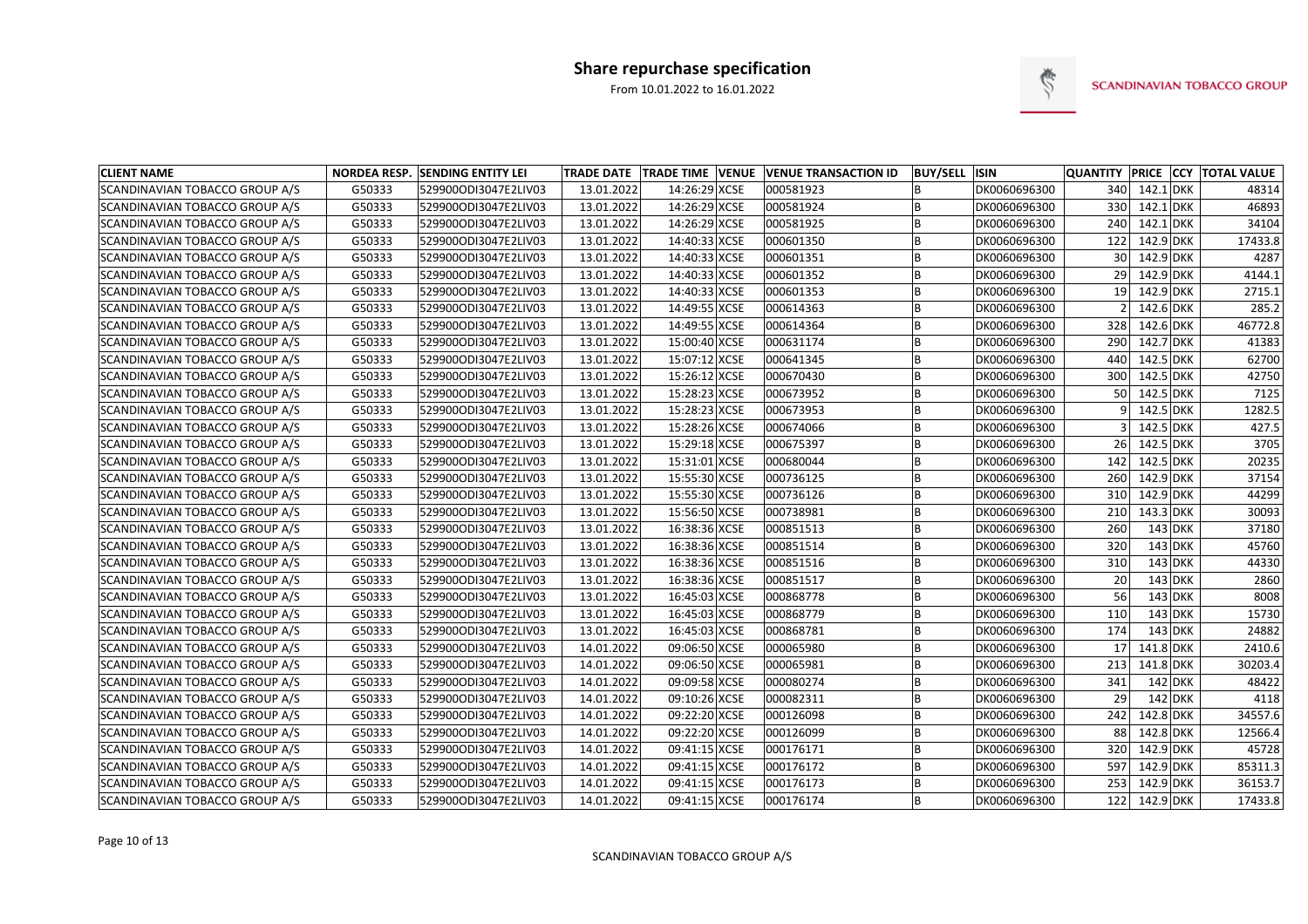

| <b>CLIENT NAME</b>             |        | <b>NORDEA RESP. SENDING ENTITY LEI</b> |            |               | TRADE DATE TRADE TIME VENUE VENUE TRANSACTION ID | <b>BUY/SELL ISIN</b> |              | <b>QUANTITY PRICE CCY</b> |               |         | <b>TOTAL VALUE</b> |
|--------------------------------|--------|----------------------------------------|------------|---------------|--------------------------------------------------|----------------------|--------------|---------------------------|---------------|---------|--------------------|
| SCANDINAVIAN TOBACCO GROUP A/S | G50333 | 529900ODI3047E2LIV03                   | 14.01.2022 | 09:41:15 XCSE | 000176175                                        |                      | DK0060696300 |                           | 158 142.9 DKK |         | 22578.2            |
| SCANDINAVIAN TOBACCO GROUP A/S | G50333 | 529900ODI3047E2LIV03                   | 14.01.2022 | 09:41:20 XCSE | 000176416                                        |                      | DK0060696300 |                           | 142.8 DKK     |         | 856.8              |
| SCANDINAVIAN TOBACCO GROUP A/S | G50333 | 529900ODI3047E2LIV03                   | 14.01.2022 | 09:41:20 XCSE | 000176417                                        |                      | DK0060696300 | 224                       | 142.8 DKK     |         | 31987.2            |
| SCANDINAVIAN TOBACCO GROUP A/S | G50333 | 529900ODI3047E2LIV03                   | 14.01.2022 | 09:41:24 XCSE | 000176587                                        |                      | DK0060696300 | 280                       | 142.7 DKK     |         | 39956              |
| SCANDINAVIAN TOBACCO GROUP A/S | G50333 | 529900ODI3047E2LIV03                   | 14.01.2022 | 10:01:02 XCSE | 000227359                                        |                      | DK0060696300 | 250                       | 142.6 DKK     |         | 35650              |
| SCANDINAVIAN TOBACCO GROUP A/S | G50333 | 529900ODI3047E2LIV03                   | 14.01.2022 | 10:01:02 XCSE | 000227360                                        |                      | DK0060696300 | 70                        | 142.6 DKK     |         | 9982               |
| SCANDINAVIAN TOBACCO GROUP A/S | G50333 | 529900ODI3047E2LIV03                   | 14.01.2022 | 10:17:56 XCSE | 000263771                                        |                      | DK0060696300 | 44                        | 142.6 DKK     |         | 6274.4             |
| SCANDINAVIAN TOBACCO GROUP A/S | G50333 | 529900ODI3047E2LIV03                   | 14.01.2022 | 10:17:56 XCSE | 000263772                                        |                      | DK0060696300 | 186                       | 142.6 DKK     |         | 26523.6            |
| SCANDINAVIAN TOBACCO GROUP A/S | G50333 | 529900ODI3047E2LIV03                   | 14.01.2022 | 10:17:56 XCSE | 000263773                                        |                      | DK0060696300 | 64                        | 142.6 DKK     |         | 9126.4             |
| SCANDINAVIAN TOBACCO GROUP A/S | G50333 | 529900ODI3047E2LIV03                   | 14.01.2022 | 10:17:56 XCSE | 000263774                                        |                      | DK0060696300 | 246                       | 142.6 DKK     |         | 35079.6            |
| SCANDINAVIAN TOBACCO GROUP A/S | G50333 | 529900ODI3047E2LIV03                   | 14.01.2022 | 10:30:02 XCSE | 000291227                                        |                      | DK0060696300 | 340                       | $142.9$ DKK   |         | 48586              |
| SCANDINAVIAN TOBACCO GROUP A/S | G50333 | 529900ODI3047E2LIV03                   | 14.01.2022 | 10:52:01 XCSE | 000329695                                        |                      | DK0060696300 | 179                       | $142.9$ DKK   |         | 25579.1            |
| SCANDINAVIAN TOBACCO GROUP A/S | G50333 | 529900ODI3047E2LIV03                   | 14.01.2022 | 10:52:01 XCSE | 000329696                                        |                      | DK0060696300 | 131                       | $142.9$ DKK   |         | 18719.9            |
| SCANDINAVIAN TOBACCO GROUP A/S | G50333 | 529900ODI3047E2LIV03                   | 14.01.2022 | 10:52:01 XCSE | 000329698                                        |                      | DK0060696300 | 230                       | 142.9 DKK     |         | 32867              |
| SCANDINAVIAN TOBACCO GROUP A/S | G50333 | 529900ODI3047E2LIV03                   | 14.01.2022 | 11:02:44 XCSE | 000347394                                        |                      | DK0060696300 | 270                       | 142.8 DKK     |         | 38556              |
| SCANDINAVIAN TOBACCO GROUP A/S | G50333 | 529900ODI3047E2LIV03                   | 14.01.2022 | 11:02:44 XCSE | 000347395                                        |                      | DK0060696300 | 420                       | $142.8$ DKK   |         | 59976              |
| SCANDINAVIAN TOBACCO GROUP A/S | G50333 | 529900ODI3047E2LIV03                   | 14.01.2022 | 11:02:44 XCSE | 000347396                                        |                      | DK0060696300 | 340                       | 142.8 DKK     |         | 48552              |
| SCANDINAVIAN TOBACCO GROUP A/S | G50333 | 529900ODI3047E2LIV03                   | 14.01.2022 | 11:05:34 XCSE | 000352718                                        |                      | DK0060696300 | 35                        | 142.6 DKK     |         | 4991               |
| SCANDINAVIAN TOBACCO GROUP A/S | G50333 | 529900ODI3047E2LIV03                   | 14.01.2022 | 11:05:34 XCSE | 000352719                                        |                      | DK0060696300 | 85                        | 142.6 DKK     |         | 12121              |
| SCANDINAVIAN TOBACCO GROUP A/S | G50333 | 529900ODI3047E2LIV03                   | 14.01.2022 | 11:05:36 XCSE | 000352767                                        |                      | DK0060696300 | 17                        | 142.6 DKK     |         | 2424.2             |
| SCANDINAVIAN TOBACCO GROUP A/S | G50333 | 529900ODI3047E2LIV03                   | 14.01.2022 | 11:05:39 XCSE | 000352852                                        |                      | DK0060696300 | 83                        | 142.6 DKK     |         | 11835.8            |
| SCANDINAVIAN TOBACCO GROUP A/S | G50333 | 529900ODI3047E2LIV03                   | 14.01.2022 | 11:35:49 XCSE | 000406267                                        |                      | DK0060696300 | 20                        | 142.6 DKK     |         | 2852               |
| SCANDINAVIAN TOBACCO GROUP A/S | G50333 | 529900ODI3047E2LIV03                   | 14.01.2022 | 11:43:18 XCSE | 000417661                                        |                      | DK0060696300 | 220                       | 142.6 DKK     |         | 31372              |
| SCANDINAVIAN TOBACCO GROUP A/S | G50333 | 529900ODI3047E2LIV03                   | 14.01.2022 | 11:43:18 XCSE | 000417662                                        |                      | DK0060696300 | 249                       | 142.6 DKK     |         | 35507.4            |
| SCANDINAVIAN TOBACCO GROUP A/S | G50333 | 529900ODI3047E2LIV03                   | 14.01.2022 | 12:11:59 XCSE | 000459314                                        |                      | DK0060696300 |                           | $142.7$ DKK   |         | 998.9              |
| SCANDINAVIAN TOBACCO GROUP A/S | G50333 | 529900ODI3047E2LIV03                   | 14.01.2022 | 12:12:26 XCSE | 000459873                                        |                      | DK0060696300 | 18                        | 142.7 DKK     |         | 2568.6             |
| SCANDINAVIAN TOBACCO GROUP A/S | G50333 | 529900ODI3047E2LIV03                   | 14.01.2022 | 12:12:26 XCSE | 000459887                                        |                      | DK0060696300 | 49                        | $142.7$ DKK   |         | 6992.3             |
| SCANDINAVIAN TOBACCO GROUP A/S | G50333 | 529900ODI3047E2LIV03                   | 14.01.2022 | 12:13:03 XCSE | 000460769                                        |                      | DK0060696300 | 44                        | 142.7 DKK     |         | 6278.8             |
| SCANDINAVIAN TOBACCO GROUP A/S | G50333 | 529900ODI3047E2LIV03                   | 14.01.2022 | 12:13:14 XCSE | 000461004                                        |                      | DK0060696300 |                           | 72 142.7 DKK  |         | 10274.4            |
| SCANDINAVIAN TOBACCO GROUP A/S | G50333 | 529900ODI3047E2LIV03                   | 14.01.2022 | 12:46:00 XCSE | 000506235                                        |                      | DK0060696300 |                           | 310 142.9 DKK |         | 44299              |
| SCANDINAVIAN TOBACCO GROUP A/S | G50333 | 529900ODI3047E2LIV03                   | 14.01.2022 | 13:00:00 XCSE | 000527004                                        | B                    | DK0060696300 | 340                       |               | 143 DKK | 48620              |
| SCANDINAVIAN TOBACCO GROUP A/S | G50333 | 529900ODI3047E2LIV03                   | 14.01.2022 | 13:00:00 XCSE | 000527005                                        |                      | DK0060696300 | 160                       | 142.9 DKK     |         | 22864              |
| SCANDINAVIAN TOBACCO GROUP A/S | G50333 | 529900ODI3047E2LIV03                   | 14.01.2022 | 14:00:33 XCSE | 000617774                                        |                      | DK0060696300 | 260                       | 143.7 DKK     |         | 37362              |
| SCANDINAVIAN TOBACCO GROUP A/S | G50333 | 529900ODI3047E2LIV03                   | 14.01.2022 | 14:38:04 XCSE | 000683780                                        | B                    | DK0060696300 | 21                        | 143.5 DKK     |         | 3013.5             |
| SCANDINAVIAN TOBACCO GROUP A/S | G50333 | 529900ODI3047E2LIV03                   | 14.01.2022 | 14:38:04 XCSE | 000683783                                        | B                    | DK0060696300 |                           | 239 143.5 DKK |         | 34296.5            |
| SCANDINAVIAN TOBACCO GROUP A/S | G50333 | 529900ODI3047E2LIV03                   | 14.01.2022 | 14:38:04 XCSE | 000683784                                        | B                    | DK0060696300 |                           | 240 143.5 DKK |         | 34440              |
| SCANDINAVIAN TOBACCO GROUP A/S | G50333 | 529900ODI3047E2LIV03                   | 14.01.2022 | 14:38:04 XCSE | 000683785                                        | B                    | DK0060696300 |                           | 22 143.5 DKK  |         | 3157               |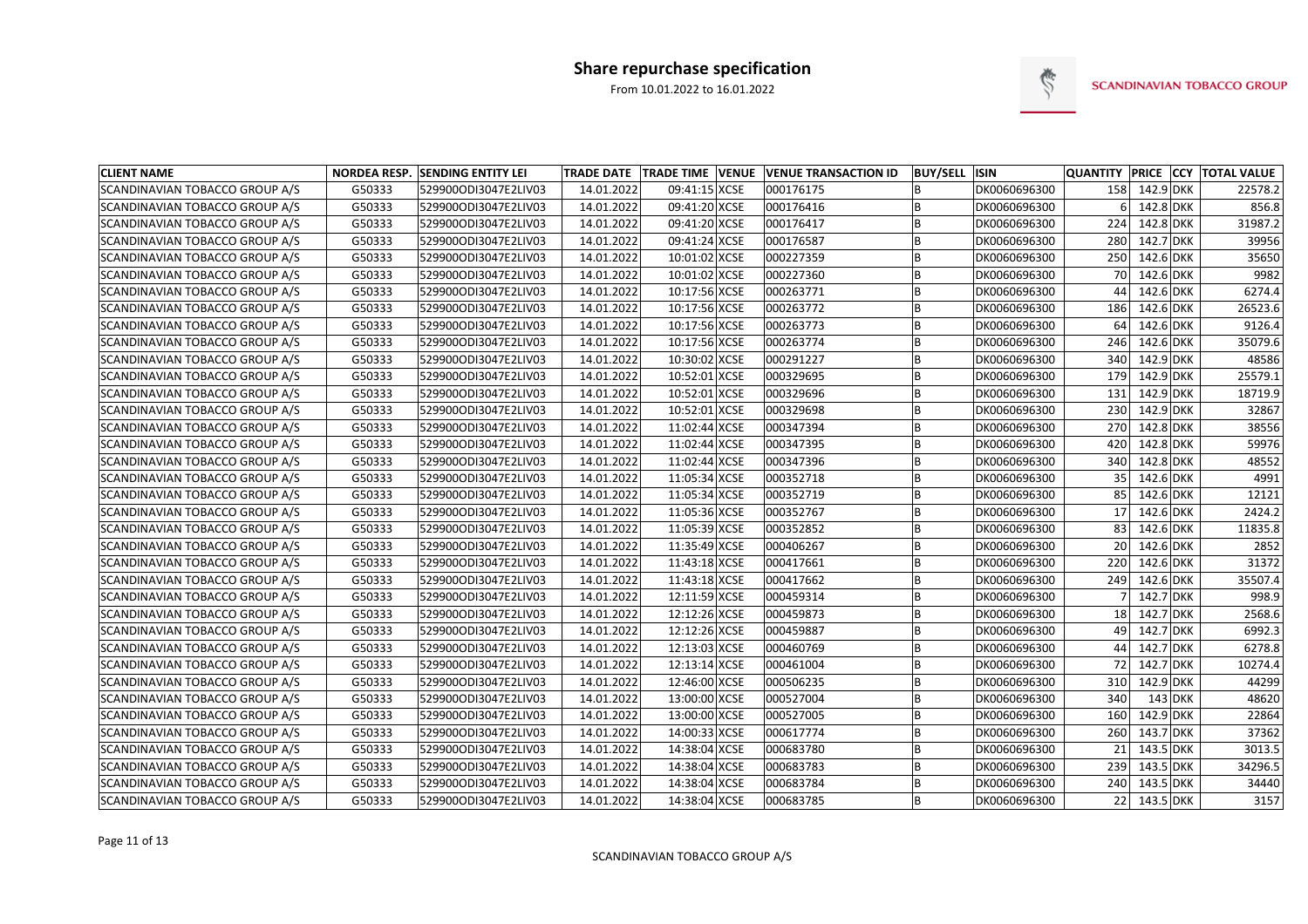

| <b>CLIENT NAME</b>                    |        | <b>NORDEA RESP. SENDING ENTITY LEI</b> |            | TRADE DATE   TRADE TIME   VENUE | <b>VENUE TRANSACTION ID</b> | <b>BUY/SELL</b> | <b>ISIN</b>  | <b>QUANTITY</b> |               | <b>PRICE CCY TOTAL VALUE</b> |
|---------------------------------------|--------|----------------------------------------|------------|---------------------------------|-----------------------------|-----------------|--------------|-----------------|---------------|------------------------------|
| SCANDINAVIAN TOBACCO GROUP A/S        | G50333 | 529900ODI3047E2LIV03                   | 14.01.2022 | 14:38:04 XCSE                   | 000683786                   |                 | DK0060696300 | 268             | 143.5 DKK     | 38458                        |
| SCANDINAVIAN TOBACCO GROUP A/S        | G50333 | 529900ODI3047E2LIV03                   | 14.01.2022 | 14:38:04 XCSE                   | 000683787                   |                 | DK0060696300 | 210             | 143.5 DKK     | 30135                        |
| <b>SCANDINAVIAN TOBACCO GROUP A/S</b> | G50333 | 529900ODI3047E2LIV03                   | 14.01.2022 | 14:38:04 XCSE                   | 000683788                   | B               | DK0060696300 | 340             | 143.5 DKK     | 48790                        |
| SCANDINAVIAN TOBACCO GROUP A/S        | G50333 | 529900ODI3047E2LIV03                   | 14.01.2022 | 14:38:04 XCSE                   | 000683789                   |                 | DK0060696300 | 240             | 143.5 DKK     | 34440                        |
| SCANDINAVIAN TOBACCO GROUP A/S        | G50333 | 529900ODI3047E2LIV03                   | 14.01.2022 | 14:38:04 XCSE                   | 000683790                   |                 | DK0060696300 | 550             | 143.5 DKK     | 78925                        |
| SCANDINAVIAN TOBACCO GROUP A/S        | G50333 | 529900ODI3047E2LIV03                   | 14.01.2022 | 14:38:04 XCSE                   | 000683791                   |                 | DK0060696300 | 200             | 143.5 DKK     | 28700                        |
| SCANDINAVIAN TOBACCO GROUP A/S        | G50333 | 529900ODI3047E2LIV03                   | 14.01.2022 | 14:38:04 XCSE                   | 000683793                   |                 | DK0060696300 | 370             | 143.5 DKK     | 53095                        |
| SCANDINAVIAN TOBACCO GROUP A/S        | G50333 | 529900ODI3047E2LIV03                   | 14.01.2022 | 14:46:48 XCSE                   | 000697991                   |                 | DK0060696300 | 260             | 143.1 DKK     | 37206                        |
| SCANDINAVIAN TOBACCO GROUP A/S        | G50333 | 529900ODI3047E2LIV03                   | 14.01.2022 | 14:55:08 XCSE                   | 000712136                   |                 | DK0060696300 |                 | $143$ DKK     | 143                          |
| SCANDINAVIAN TOBACCO GROUP A/S        | G50333 | 529900ODI3047E2LIV03                   | 14.01.2022 | 14:55:14 XCSE                   | 000712273                   | B               | DK0060696300 | 239             | $143$ DKK     | 34177                        |
| SCANDINAVIAN TOBACCO GROUP A/S        | G50333 | 529900ODI3047E2LIV03                   | 14.01.2022 | 14:55:14 XCSE                   | 000712274                   |                 | DK0060696300 | 280             | $143$ DKK     | 40040                        |
| SCANDINAVIAN TOBACCO GROUP A/S        | G50333 | 529900ODI3047E2LIV03                   | 14.01.2022 | 14:55:14 XCSE                   | 000712275                   |                 | DK0060696300 | 40              | $142.9$ DKK   | 5716                         |
| SCANDINAVIAN TOBACCO GROUP A/S        | G50333 | 529900ODI3047E2LIV03                   | 14.01.2022 | 15:10:02 XCSE                   | 000739174                   |                 | DK0060696300 | 190             | 142.8 DKK     | 27132                        |
| SCANDINAVIAN TOBACCO GROUP A/S        | G50333 | 529900ODI3047E2LIV03                   | 14.01.2022 | 15:18:46 XCSE                   | 000754828                   |                 | DK0060696300 | 35              | 142.7 DKK     | 4994.5                       |
| SCANDINAVIAN TOBACCO GROUP A/S        | G50333 | 529900ODI3047E2LIV03                   | 14.01.2022 | 15:18:46 XCSE                   | 000754829                   |                 | DK0060696300 | 12              | 142.7 DKK     | 1712.4                       |
| SCANDINAVIAN TOBACCO GROUP A/S        | G50333 | 529900ODI3047E2LIV03                   | 14.01.2022 | 15:18:46 XCSE                   | 000754830                   | B               | DK0060696300 | 293             | 142.7 DKK     | 41811.1                      |
| SCANDINAVIAN TOBACCO GROUP A/S        | G50333 | 529900ODI3047E2LIV03                   | 14.01.2022 | 15:18:46 XCSE                   | 000754831                   | B               | DK0060696300 | 360             | 142.7 DKK     | 51372                        |
| SCANDINAVIAN TOBACCO GROUP A/S        | G50333 | 529900ODI3047E2LIV03                   | 14.01.2022 | 15:18:46 XCSE                   | 000754833                   |                 | DK0060696300 | 234             | 142.7 DKK     | 33391.8                      |
| SCANDINAVIAN TOBACCO GROUP A/S        | G50333 | 529900ODI3047E2LIV03                   | 14.01.2022 | 15:18:46 XCSE                   | 000754834                   |                 | DK0060696300 | 76              | 142.7 DKK     | 10845.2                      |
| SCANDINAVIAN TOBACCO GROUP A/S        | G50333 | 529900ODI3047E2LIV03                   | 14.01.2022 | 15:18:46 XCSE                   | 000754836                   |                 | DK0060696300 | 51              | 142.6 DKK     | 7272.6                       |
| SCANDINAVIAN TOBACCO GROUP A/S        | G50333 | 529900ODI3047E2LIV03                   | 14.01.2022 | 15:18:46 XCSE                   | 000754837                   | B               | DK0060696300 | 200             | 142.6 DKK     | 28520                        |
| SCANDINAVIAN TOBACCO GROUP A/S        | G50333 | 529900ODI3047E2LIV03                   | 14.01.2022 | 15:18:46 XCSE                   | 000754838                   |                 | DK0060696300 | 39              | 142.6 DKK     | 5561.4                       |
| SCANDINAVIAN TOBACCO GROUP A/S        | G50333 | 529900ODI3047E2LIV03                   | 14.01.2022 | 15:18:46 XCSE                   | 000754839                   |                 | DK0060696300 | 125             | $142.6$ DKK   | 17825                        |
| SCANDINAVIAN TOBACCO GROUP A/S        | G50333 | 529900ODI3047E2LIV03                   | 14.01.2022 | 15:18:46 XCSE                   | 000754840                   |                 | DK0060696300 | 125             | $142.6$ DKK   | 17825                        |
| SCANDINAVIAN TOBACCO GROUP A/S        | G50333 | 529900ODI3047E2LIV03                   | 14.01.2022 | 15:18:46 XCSE                   | 000754841                   |                 | DK0060696300 |                 | 142.6 DKK     | 2424.2                       |
| SCANDINAVIAN TOBACCO GROUP A/S        | G50333 | 529900ODI3047E2LIV03                   | 14.01.2022 | 15:18:46 XCSE                   | 000754842                   |                 | DK0060696300 |                 | 142.6 DKK     | 570.4                        |
| SCANDINAVIAN TOBACCO GROUP A/S        | G50333 | 529900ODI3047E2LIV03                   | 14.01.2022 | 15:18:46 XCSE                   | 000754843                   |                 | DK0060696300 |                 | 142.6 DKK     | 2994.6                       |
| SCANDINAVIAN TOBACCO GROUP A/S        | G50333 | 529900ODI3047E2LIV03                   | 14.01.2022 | 15:18:46 XCSE                   | 000754844                   |                 | DK0060696300 | 118             | 142.6 DKK     | 16826.8                      |
| SCANDINAVIAN TOBACCO GROUP A/S        | G50333 | 529900ODI3047E2LIV03                   | 14.01.2022 | 15:18:46 XCSE                   | 000754845                   |                 | DK0060696300 | 125             | 142.6 DKK     | 17825                        |
| SCANDINAVIAN TOBACCO GROUP A/S        | G50333 | 529900ODI3047E2LIV03                   | 14.01.2022 | 15:18:46 XCSE                   | 000754846                   |                 | DK0060696300 | 16              | 142.6 DKK     | 2281.6                       |
| SCANDINAVIAN TOBACCO GROUP A/S        | G50333 | 529900ODI3047E2LIV03                   | 14.01.2022 | 15:18:46 XCSE                   | 000754847                   | B               | DK0060696300 |                 | 250 142.6 DKK | 35650                        |
| SCANDINAVIAN TOBACCO GROUP A/S        | G50333 | 529900ODI3047E2LIV03                   | 14.01.2022 | 15:18:46 XCSE                   | 000754848                   |                 | DK0060696300 | 300             | 142.6 DKK     | 42780                        |
| SCANDINAVIAN TOBACCO GROUP A/S        | G50333 | 529900ODI3047E2LIV03                   | 14.01.2022 | 15:18:46 XCSE                   | 000754849                   | B               | DK0060696300 | 320             | 142.6 DKK     | 45632                        |
| SCANDINAVIAN TOBACCO GROUP A/S        | G50333 | 529900ODI3047E2LIV03                   | 14.01.2022 | 15:20:40 XCSE                   | 000758293                   | B               | DK0060696300 | 300             | 142.5 DKK     | 42750                        |
| SCANDINAVIAN TOBACCO GROUP A/S        | G50333 | 529900ODI3047E2LIV03                   | 14.01.2022 | 15:20:40 XCSE                   | 000758294                   | B               | DK0060696300 |                 | 181 142.5 DKK | 25792.5                      |
| SCANDINAVIAN TOBACCO GROUP A/S        | G50333 | 529900ODI3047E2LIV03                   | 14.01.2022 | 15:20:40 XCSE                   | 000758295                   | B               | DK0060696300 |                 | 59 142.5 DKK  | 8407.5                       |
| SCANDINAVIAN TOBACCO GROUP A/S        | G50333 | 529900ODI3047E2LIV03                   | 14.01.2022 | 15:20:40 XCSE                   | 000758296                   | B               | DK0060696300 |                 | 70 142.5 DKK  | 9975                         |